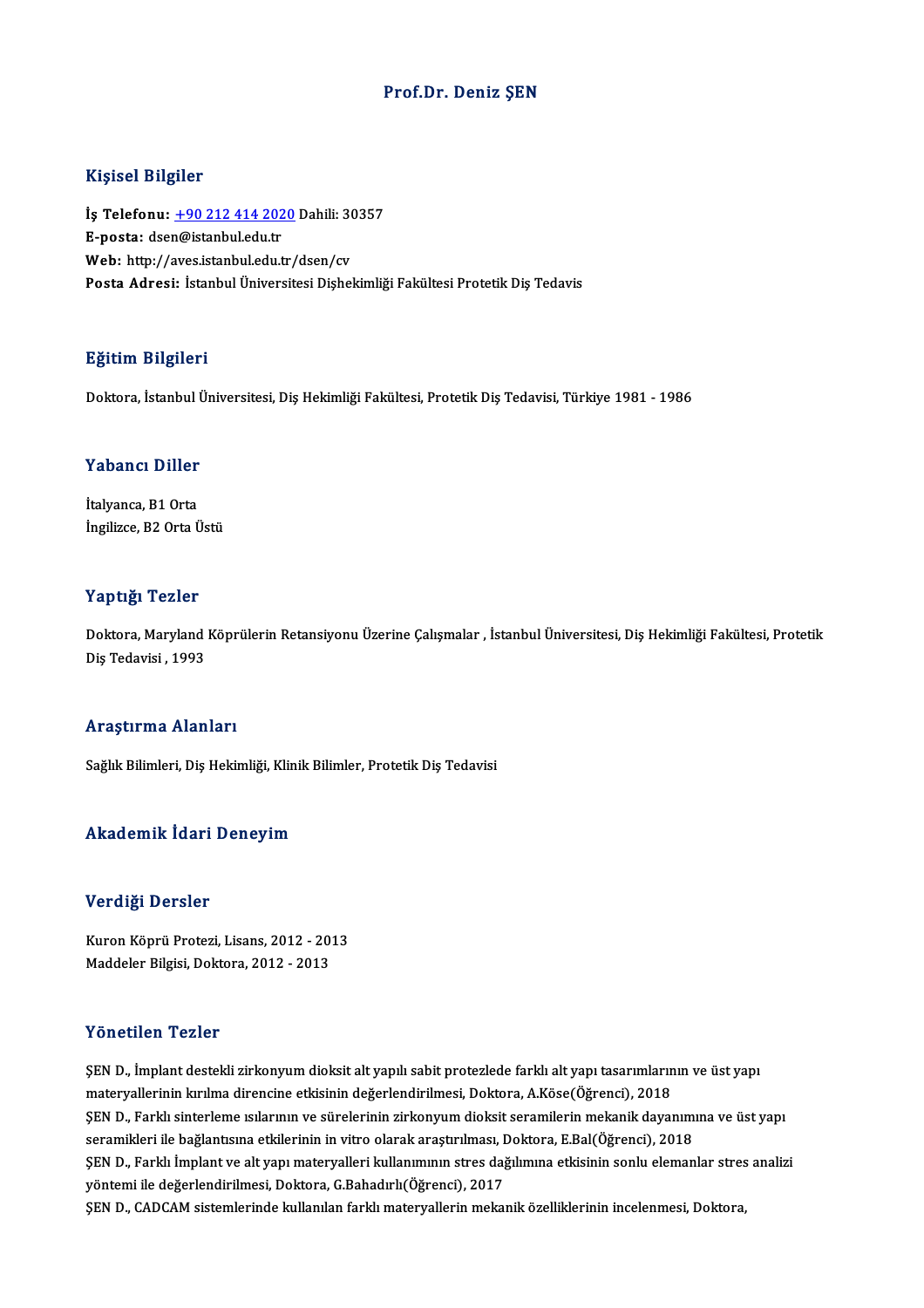N.Sönmez(Öğrenci),2016

N.Sönmez(Öğrenci), 2016<br>ŞEN D., Yüzey uygulamaları ve yapay yaşlandırma işleminin Y-TZP dental seramiklerinin biaksiyal bükme dayanımı ve faz<br>değisimi üzerine etkilerinin in vitre olarak incelenmesi. Dektore, E Bultar (Öğr N.Sönmez(Öğrenci), 2016<br>ŞEN D., Yüzey uygulamaları ve yapay yaşlandırma işleminin Y-TZP dental seramiklerinin bi<br>değişimi üzerine etkilerinin in-vitro olarak incelenmesi, Doktora, E.Bultan(Öğrenci), 2013<br>SEN D. Zirkonya al ŞEN D., Yüzey uygulamaları ve yapay yaşlandırma işleminin Y-TZP dental seramiklerinin biaksiyal bükme dayanımı ve<br>değişimi üzerine etkilerinin in-vitro olarak incelenmesi, Doktora, E.Bultan(Öğrenci), 2013<br>ŞEN D., Zirkonya değişimi üzerine etkile<br>ŞEN D., Zirkonya alt ya<br>B.Gül(Öğrenci), 2012<br>SEN D., Fiberle güslen ŞEN D., Zirkonya alt yapı üzerine yapılan işlemlerin mekanik ve estetik etkilerinin in vitro olarak incelenmesi, I<br>B.Gül(Öğrenci), 2012<br>ŞEN D., Fiberle güçlendirilmiş farklı kompozit prefabrik fiber mil sistemlerinin kompo

B.Gül(Öğrenci), 2012<br>ŞEN D., Fiberle güçlendirilmiş farklı kompozit prefabrik fiber mil sistemlerinin kompozit çekirdeklerle birlikte<br>kullanımlarının dayanıklılık yönünden araştırılması, Doktora, İ.Karamustafa(Öğrenci), 20

### JüriÜyelikleri

Jüri Üyelikleri<br>Akademik Kadroya Atama, Akademik Kadroya atama, YÖK, Şubat, 2018<br>Akademik Kadroya Atama, Akademik Kadroya atama, YÖK, Aralık, 2017 yarr Əyərindəri<br>Akademik Kadroya Atama, Akademik Kadroya atama, YÖK, Şubat, 2018<br>Akademik Kadroya Atama, Akademik Kadroya atama, YÖK, Aralık, 2017<br>Dosantlik Sınavr Dosantlik Jürisi, YÖK, Flim, 2017 Akademik Kadroya Atama, Akademik Kadroya atar<br>Akademik Kadroya Atama, Akademik Kadroya atar<br>Doçentlik Sınavı, Doçentlik Jürisi, YÖK, Ekim, 2017<br>Docentlik Sınavı, Docentlik Jürisi, YÖK, Ekim, 2017 Akademik Kadroya Atama, Akademik Kadroya atar<br>Doçentlik Sınavı, Doçentlik Jürisi, YÖK, Ekim, 2017<br>Doçentlik Sınavı, Doçentlik Jürisi, YÖK, Ekim, 2017<br>Tez Sayunma (Doltora), Tez Sayunma Jürisi, Üniye Doçentlik Sınavı, Doçentlik Jürisi, YÖK, Ekim, 2017<br>Doçentlik Sınavı, Doçentlik Jürisi, YÖK, Ekim, 2017<br>Tez Savunma (Doktora), Tez Savunma Jürisi, Üniversite, Ocak, 2017<br>Tez Savunma (Doktora), Tez Savunma Jürisi, Üniversit Doçentlik Sınavı, Doçentlik Jürisi, YÖK, Ekim, 2017<br>Tez Savunma (Doktora), Tez Savunma Jürisi, Üniversite, Ocak, 2<br>Tez Savunma (Doktora), Tez Savunma, Üniversite, Nisan, 2016

# Tez Savunma (Doktora), Tez Savunma, Üniversite, Nisan, 2016<br>SCI, SSCI ve AHCI İndekslerine Giren Dergilerde Yayınlanan Makaleler

- I. SSCI ve AHCI İndekslerine Giren Dergilerde Yayınlanan Makaleler<br>I. Evaluation of Dual-Cure Resin Cement Polymerization under Different Types and Thicknesses of<br>Manelithis Zirsonia Bour voltrier max<br>Evaluation of Dual-C<br>Monolithic Zirconia<br>Turkoslu B. Sen D. Evaluation of Du<br>Monolithic Zircol<br>Turkoglu P., Sen D.<br>PIOMED BESEARCH Monolithic Zirconia<br>Turkoglu P., Sen D.<br>BIOMED RESEARCH INTERNATIONAL, 2019 (SCI İndekslerine Giren Dergi)<br>Shear band stransth of luting samants ta fixed sunarstrustura mat
	-

Turkoglu P., Sen D.<br>BIOMED RESEARCH INTERNATIONAL, 2019 (SCI İndekslerine Giren Dergi)<br>II. Shear bond strength of luting cements to fixed superstructure metal surfaces under various seating<br>forces BIOMEI<br>Shear<br>forces<br>Ozer E

Ozer F., Pak-Tunc E., Dagli N. E., Ramachandran D., Sen D., Blatz M. B.

JOURNAL OF ADVANCED PROSTHODONTICS, cilt.10, sa.5, ss.340-346, 2018 (SCI İndekslerine Giren Dergi)

Ozer F., Pak-Tunc E., Dagli N. E. , Ramachandran D., Sen D., Blatz M. B.<br>JOURNAL OF ADVANCED PROSTHODONTICS, cilt.10, sa.5, ss.340-346, 2018 (SCI İndekslerine Giren Dergi)<br>III. Influences of Implant and Framework Materials Element Analysis Study<br>Bahadirli G., Yilmaz S., Jones T., Sen D. Influences of Implant and Framey<br>Element Analysis Study<br>Bahadirli G., Yilmaz S., Jones T., Sen D.<br>INTERNATIONAL JOURNAL OF ORAL

Element Analysis Study<br>Bahadirli G., Yilmaz S., Jones T., Sen D.<br>INTERNATIONAL JOURNAL OF ORAL & MAXILLOFACIAL IMPLANTS, cilt.33, sa.5, 2018 (SCI İndekslerine Giren Bahadi<br>INTERI<br>Dergi)<br>Influer INTERNATIONAL JOURNAL OF ORAL & MAXILLOFACIAL IMPLANTS, cilt.33, sa.5, 2018 (SCI İndekslerine Giren<br>Dergi)<br>IV. Influence of monolithic lithium disilicate and zirconia thickness on polymerization efficiency of dual-<br>quee re

Dergi)<br>Influence of monoli<br>cure resin cements<br>Turn V. Turkeslu B. S **Influence of monolithic |<br>cure resin cements<br>Turp V., Turkoglu P., Sen D.<br>JOUPNAL OF ESTUETIC ANI** 

cure resin cements<br>Turp V., Turkoglu P., Sen D.<br>JOURNAL OF ESTHETIC AND RESTORATIVE DENTISTRY, cilt.30, sa.4, ss.360-368, 2018 (SCI İndekslerine Giren<br>Dergi) Turp V<br>JOURN<br>Dergi)<br>Effect JOURNAL OF ESTHETIC AND RESTORATIVE DENTISTRY, cilt.30, sa.4, ss.360-368, 2018 (SCI indeksler<br>Dergi)<br>V. Effect of thickness and surface modifications on flexural strength of monolithic zirconia.<br>OZER E. NADEN A. Turn V. MA

Dergi)<br>Effect of thickness and surface modifications on fl<br>OZER F., NADEN A., Turp V., MANTE F., SEN D., BLATZ M.<br>The Journal of prestbetis dentistry, silt 119, ss.997,992,2 Effect of thickness and surface modifications on flexural strength of monolithic zi<br>OZER F., NADEN A., Turp V., MANTE F., SEN D., BLATZ M.<br>The Journal of prosthetic dentistry, cilt.119, ss.987-993, 2018 (SCI İndekslerine G

OZER F., NADEN A., Turp V., MANTE F., SEN D., BLATZ M.<br>The Journal of prosthetic dentistry, cilt.119, ss.987-993, 2018 (SCI Indekslerine Giren Dergi)<br>VI. Evaluation of five CAD/CAM materials by microstructural characteriza The Journal of prosthetic denti<br>Evaluation of five CAD/CAN<br>comparative in vitro study.<br>Sonmes N. Cultekin B. Turn V. Evaluation of five CAD/CAM materials by microstructura<br>comparative in vitro study.<br>Sonmez N., Gultekin P., Turp V., Akgungor G., Sen D., Mijiritsky E.<br>PMC srel boakh sik 18 se 1 se 5, 2018 (SCL Eupended indeksies comparative in vitro study.<br>Sonmez N., Gultekin P., Turp V., Akgungor G., Sen D., Mijiritsky E.<br>BMC oral health, cilt.18, sa.1, ss.5, 2018 (SCI Expanded İndekslerine Giren Dergi)<br>Effect of thickness and surfase modificatio

Sonmez N., Gultekin P., Turp V., Akgungor G., Sen D., Mijiritsky E.<br>BMC oral health, cilt.18, sa.1, ss.5, 2018 (SCI Expanded Indekslerine Giren Dergi)<br>VII. Effect of thickness and surface modifications on flexural strength BMC oral health, cilt.18, sa.1, ss.5<br>Effect of thickness and surfa<br>Özer F., Turp V., ŞEN D., Blatz M.<br>JOUPNAL OF PROSTHETIC DENT Effect of thickness and surface modifications on flexural strength of monolithic zirconia<br>Özer F., Turp V., ŞEN D., Blatz M.<br>JOURNAL OF PROSTHETIC DENTISTRY, cilt.15, sa.119, ss.987-93, 2018 (SCI İndekslerine Giren Dergi)<br>

VIII. The effect of MDP-based primer on shear bond strength of various cements to two different ceramic materials JOURNAL<br><mark>The effec</mark><br>materials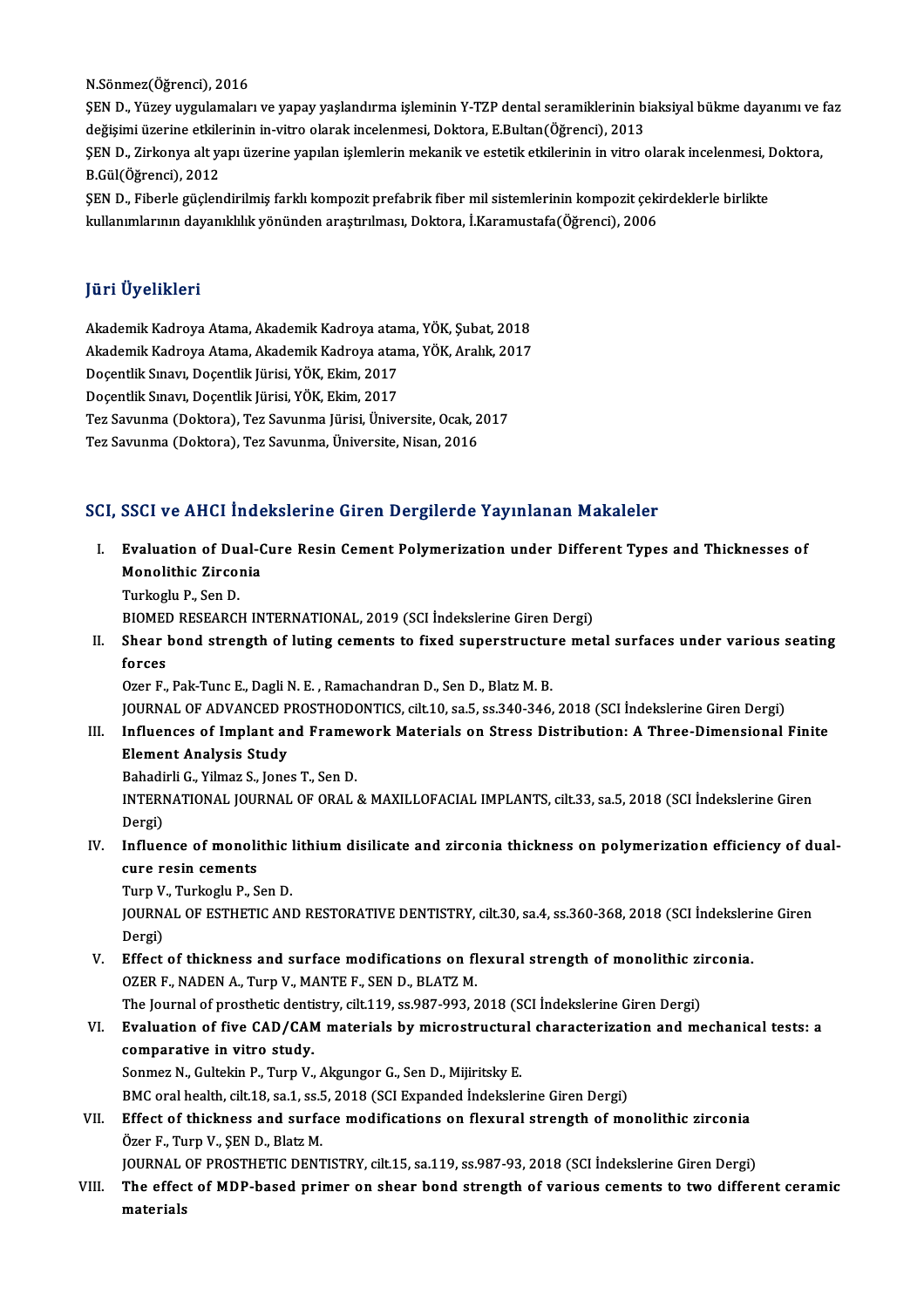Tunc E., Ozer F., Ayyildiz S., Ula T. A., Sen D.

Tunc E., Ozer F., Ayyildiz S., Ula T. A. , Sen D.<br>JOURNAL OF ADHESION SCIENCE AND TECHNOLOGY, cilt.31, sa.10, ss.1142-1150, 2017 (SCI İndekslerine Giren Tunc E<br>JOURN<br>Dergi)<br>The of JOURNAL OF ADHESION SCIENCE AND TECHNOLOGY, cilt.31, sa.10, ss.1142-1150, 2017 (SCI İndekslerine Giren<br>Dergi)<br>IX. The effect of MDP-based primer on shear bond strength of various cements to two different ceramic<br>materials

Dergi)<br>The effect<br>materials<br><sup>Pok Tung E</sup> The effect of MDP-based pr<br>materials<br>Pak Tunc E., Ayyıldız S., ŞEN D.<br>JOUPNAL OF ADHESION SCIEN materials<br>Pak Tunc E., Ayyıldız S., ŞEN D.<br>JOURNAL OF ADHESION SCIENCE AND TECHNOLOGY, sa.31, ss.1142-1150, 2016 (SSCI İndekslerine Giren Dergi)<br>Misrossonis evaluation of the thiskness and structure of the sement and semen

Pak Tunc E., Ayyıldız S., ŞEN D.<br>JOURNAL OF ADHESION SCIENCE AND TECHNOLOGY, sa.31, ss.1142-1150, 2016 (SSCI İndekslerine<br>X. Microscopic evaluation of the thickness and structure of the cement and cement-dentin<br>interdiffus JOURNAL OF ADHESION SCIENCE AND TECHNOLOGY, sa.31, ss.1142-1150, 2016 (S<br>Microscopic evaluation of the thickness and structure of the cement and<br>interdiffusion zone after luting posts with three different luting cements<br>Au Microscopic evaluation of the<br>interdiffusion zone after lutin<br>Ayyildiz S., Tunc E., Emir F., Sen D.<br>JOUPMAL OF ADUESION SCIENCE interdiffusion zone after luting posts with three different luting cements<br>Ayyildiz S., Tunc E., Emir F., Sen D.<br>JOURNAL OF ADHESION SCIENCE AND TECHNOLOGY, cilt.30, sa.10, ss.1049-1058, 2016 (SCI İndekslerine Giren<br>Dergi)

Ayyildi:<br>JOURN<br>Dergi)<br>Effecti

XI. Effectiveness of different surface cleaningmethods on the shear bond strength of resin cement to Dergi)<br>Effectiveness of different surface cleanir<br>contaminated zirconia: an in vitro study<br>Tune E. Chebib N. Sen D. Zandnarse P. Effectiveness of different surface c<br>contaminated zirconia: an in vitro :<br>Tunc E., Chebib N., Sen D., Zandparsa R.<br>JOUPNAL OF ADHESION SCIENCE AND :

Tunc E., Chebib N., Sen D., Zandparsa R.<br>JOURNAL OF ADHESION SCIENCE AND TECHNOLOGY, cilt.30, sa.5, ss.554-565, 2016 (SCI İndekslerine Giren Dergi)

## Tunc E., Chebib N., Sen D., Zandparsa R.<br>JOURNAL OF ADHESION SCIENCE AND TECHNOLOGY, cilt.30, sa.5, ss.554-565, 2016 (SCI İndel<br>XII. Evaluation of Surface Topography of Zirconia Ceramic After Er:YAG Laser Etching<br>Tunn V. A **JOURNAL OF ADHESION SCIENCE AND<br>Evaluation of Surface Topography<br>Turp V., Akgungor G., Sen D., Tuncelli B.<br>PHOTOMEDICINE AND LASER SURGERY** Evaluation of Surface Topography of Zirconia Ceramic After Er:YAG Laser Etching<br>Turp V., Akgungor G., Sen D., Tuncelli B.<br>PHOTOMEDICINE AND LASER SURGERY, cilt.32, sa.10, ss.533-539, 2014 (SCI İndekslerine Giren Dergi)<br>Adh

Turp V., Akgungor G., Sen D., Tuncelli B.<br>PHOTOMEDICINE AND LASER SURGERY, cilt.32, sa.10, ss.533-539, 2014 (SCI İndekslerine Giren Dergi)<br>XIII. Adhesion of 10-MDP containing resin cements to dentin with and without th PHOTOMED<br>Adhesion<br>technique<br>Turn V. Ser Adhesion of 10-MDP containing r<br>technique<br>Turp V., Sen D., Tuncelli B., Oezcan M.<br>JOUPNAL OF ADVANCED PROSTHOD. technique<br>Turp V., Sen D., Tuncelli B., Oezcan M.<br>JOURNAL OF ADVANCED PROSTHODONTICS, cilt.5, sa.3, ss.226-233, 2013 (SCI İndekslerine Giren Dergi)<br>Fyaluation of air particle abrasion of V. T7P with different particles usi

Turp V., Sen D., Tuncelli B., Oezcan M.<br>JOURNAL OF ADVANCED PROSTHODONTICS, cilt.5, sa.3, ss.226-233, 2013 (SCI İndekslerine Giren Dergi)<br>XIV. Evaluation of air-particle abrasion of Y-TZP with different particles using JOURNAL OF ADVANCED PROSTHODONTICS, contract in the sension of Y-T<br>Turp V., Sen D., Tuncelli B., Göller G., Oezcan M.<br>AUSTRALIAN DENTAL JOURNAL si<sup>1</sup>t 59 SR 3 S Evaluation of air-particle abrasion of Y-TZP with different particles using microstru<br>Turp V., Sen D., Tuncelli B., Göller G., Oezcan M.<br>AUSTRALIAN DENTAL JOURNAL, cilt.58, sa.2, ss.183-191, 2013 (SCI İndekslerine Giren De

AUSTRALIAN DENTAL JOURNAL, cilt.58, sa.2, ss.183-191, 2013 (SCI İndekslerine Giren Dergi)

Turp V., Sen D., Tuncelli B., Göller G., Oezcan M.<br>AUSTRALIAN DENTAL JOURNAL, cilt.58, sa.2, ss.183-191, 2013 (SCI İndekslerine Giren Dergi)<br>XV. Evaluation of hardness and fracture toughness, coupled with microstructural a Turp V., Tuncelli B., Sen D., Göller G. ceramics stored in environments with different pH values<br>Turp V., Tuncelli B., Sen D., Göller G.<br>DENTAL MATERIALS JOURNAL, cilt.31, sa.6, ss.891-902, 2012 (SCI İndekslerine Giren Dergi)<br>Influence of Zirsonia Base and Shade

XVI. Influence of Zirconia Base and Shade Difference on Polymerization Efficiency of Dual-Cure Resin DENTAL<br>Influend<br>Cement<br>Turn V Influence of Zirconia Base and Shade Differe<br>Cement<br>Turp V., Sen D., Poyrazoglu E., Tuncelli B., Göller G.<br>JOUPMAL OF PROSTHODONTICS IMPLANT ESTUE?

JOURNAL OF PROSTHODONTICS-IMPLANT ESTHETIC AND RECONSTRUCTIVE DENTISTRY, cilt.20, sa.5, ss.361-365, 1<br>2011 (SCI İndekslerine Giren Dergi) Turp V., Sen D., Poyrazoglu E., Tuncel<br>JOURNAL OF PROSTHODONTICS-IMP<br>2011 (SCI İndekslerine Giren Dergi)<br>Influance of different surface tre JOURNAL OF PROSTHODONTICS-IMPLANT ESTHETIC AND RECONSTRUCTIVE DENTISTRY, cilt.20, sa.5, ss.361-365,<br>2011 (SCI İndekslerine Giren Dergi)<br>XVII. Influence of different surface treatments on the short-term bond strength and du

## 2011 (SCI İndekslerine Giren Dergi)<br>Influence of different surface treatments on the sh<br>zirconia post and a composite resin core material. zirconia post and a composite resin core material.<br>Akgungor G., Sen D., Aydın M. zirconia post and a composite resin core material.<br>Akgungor G., Sen D., Aydın M.<br>The Journal of prosthetic dentistry, cilt.99, sa.5, ss.388-99, 2008 (SCI Expanded İndekslerine Giren Dergi)<br>Clinical officeau of the Vector s

XVIII. Clinical efficacy of the Vector system in excess cement removal during fixed prosthodontic<br>treatment. The Journal<br>Clinical eff<br>treatment.<br>Akgyongoot

Akguengoer G., Aydin M., Sen D., Issever H.

treatment.<br>Akguengoer G., Aydin M., Sen D., Issever H.<br>Quintessence international (Berlin, Germany : 1985), cilt.39, sa.4, 2008 (SCI Expanded İndekslerine Giren Dergi)<br>Shear bond strength of two semnesite sare materials af

Akguengoer G., Aydin M., Sen D., Issever H.<br>Quintessence international (Berlin, Germany : 1985), cilt.39, sa.4, 2008 (SCI Expanded İndekslerine Giren Dergi)<br>XIX. Shear bond strength of two composite core materials after us Quintes<br>Shear<br>ŞEN D.<br>Journa Shear bond strength of two composite core materials after using all-in-one and single<br>SEN D.<br>Journal of Prosthodontics, cilt.14, sa.2, ss.97-103, 2005 (SCI Expanded İndekslerine Giren Dergi)<br>Shear bond strengthe of two com

\$EN D.<br>Journal of Prosthodontics, cilt.14, sa.2, ss.97-103, 2005 (SCI Expanded İndekslerine Giren Dergi)<br>XX. Shear bond strengths of two composite core materials after using all-in-one and single bottle dentin<br>adhasiya Journal of Prosthodontics, cilt.14, sa.2, ss.97-103, 2005 (SCI Expanded Indekslerine Giren Dergi)<br>Shear bond strengths of two composite core materials after using all-in-one and sing<br>adhesives.<br>SEN D., AKGÜNGÖR G. Shear bond strengt<br>adhesives.<br>ŞEN D., AKGÜNGÖR G.<br>Journal of prostbodor

Journal of prosthodontics, cilt.14, sa.2, ss.97-103, 2005 (SCI Expanded İndekslerine Giren Dergi)

XXI. Shear bond strengths of two composite core materials after using all-in-one and single-bottle dentin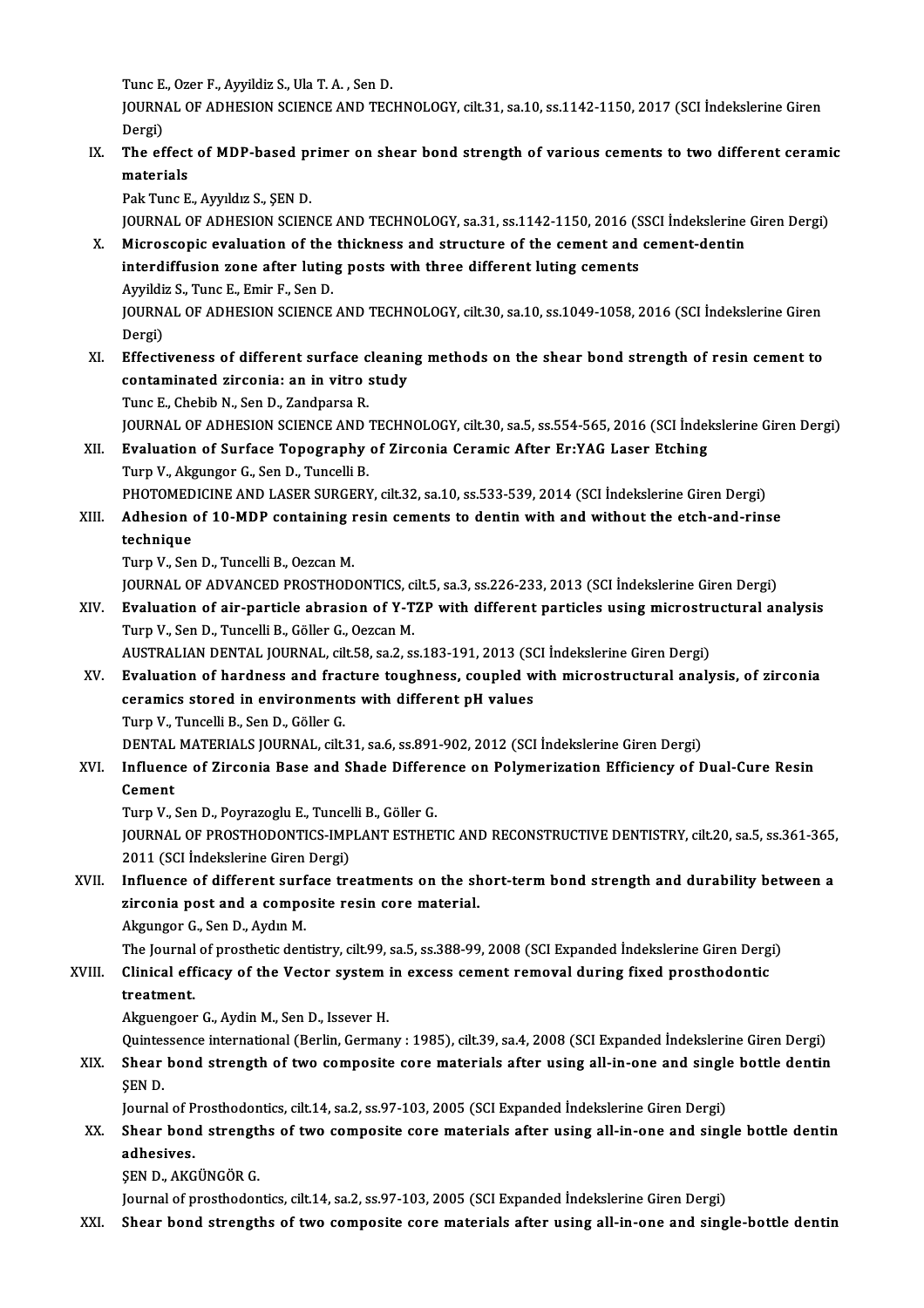|         | adhesives                                                                                                                                        |
|---------|--------------------------------------------------------------------------------------------------------------------------------------------------|
|         | ŞEN D., AKGÜNGÖR G.                                                                                                                              |
|         | Journal of Prosthodontics, cilt.14, sa.2, ss.97-103, 2005 (SCI Expanded İndekslerine Giren Dergi)                                                |
| XXII.   | The retentive effects of pre-fabricated posts by luting cements                                                                                  |
|         | Sen D., Poyrazoglu E., Tuncelli B.                                                                                                               |
|         | JOURNAL OF ORAL REHABILITATION, cilt.31, sa.6, ss.585-589, 2004 (SCI İndekslerine Giren Dergi)                                                   |
| XXIII.  | A comparative study of the effect of different polishing systems on ceramic dental surfaces                                                      |
|         | SINMAZISIK G., SEN D., Tuncelli B., POYRAZOGLU E., OZKAL B., OVECOGLU M.                                                                         |
|         | EURO CERAMICS VIII, PTS 1-3, ss.1997-2000, 2004 (SCI İndekslerine Giren Dergi)                                                                   |
| XXIV.   | Effects of different acid treatments on dental ceramic surfaces                                                                                  |
|         | Sen D., Sınmazısık G., Poyrazoglu E., Tuncelli B., Ozkal B., Ovecoglu M.                                                                         |
|         | EURO CERAMICS VIII, PTS 1-3, ss.2035-2038, 2004 (SCI İndekslerine Giren Dergi)                                                                   |
| XXV.    | The effect of two polishing pastes on the surface roughness of bis-acryl composite and                                                           |
|         | methacrylate-based resins                                                                                                                        |
|         | Sen D., GOLLER G., Issever H.                                                                                                                    |
|         | JOURNAL OF PROSTHETIC DENTISTRY, cilt.88, sa.5, ss.527-532, 2002 (SCI Indekslerine Giren Dergi)                                                  |
| XXVI.   | Shear bond strength of amalgam reinforced with a bonding agent and/or dentin pins                                                                |
|         | Sen D., Nayir E., Cetiner F.                                                                                                                     |
|         | JOURNAL OF PROSTHETIC DENTISTRY, cilt.87, sa.4, ss.446-450, 2002 (SCI Indekslerine Giren Dergi)                                                  |
| XXVII.  | The effect of bonding resin on bond strength of laminates                                                                                        |
|         | SEN D.                                                                                                                                           |
|         | JOURNAL OF DENTAL RESEARCH, cilt.80, 2001 (SCI Expanded Indekslerine Giren Dergi)                                                                |
| XXVIII. | Comparison of the tensile bond strength of high noble, noble and base metal bonded to enamel.                                                    |
|         | <b>SEND</b>                                                                                                                                      |
|         | JOURNAL OF PROSTHETIC DENTISTRY, cilt.84, sa.5, ss.561-6, 2000 (SCI İndekslerine Giren Dergi)                                                    |
| XXIX.   | Shear bond strength of resin luting cement to glass-infiltrated porous aluminum oxide cores                                                      |
|         | Sen D., Poyrazoglu E., Tuncelli B., Goller G.<br>JOURNAL OF PROSTHETIC DENTISTRY, cilt.83, sa.2, ss.210-215, 2000 (SCI İndekslerine Giren Dergi) |
| XXX.    | Retention of bacteria on provisional crown and bridge resins.                                                                                    |
|         | Yaylali D., Sen D., Pamuk E., Cetiner F.                                                                                                         |
|         | JOURNAL OF DENTAL RESEARCH, cilt.79, ss.192, 2000 (SCI Indekslerine Giren Dergi)                                                                 |
| XXXI.   | Effect of water immersion on transverse strength of provisional crown and bridge resins.                                                         |
|         | Sen D., Pamuk E., Cetiner F.                                                                                                                     |
|         | JOURNAL OF DENTAL RESEARCH, cilt.79, ss.366, 2000 (SCI Indekslerine Giren Dergi)                                                                 |
| XXXII.  | Effect of bleaching on the shear bond strength of sandblasted enamel                                                                             |
|         | ŞEN D.                                                                                                                                           |
|         | JOURNAL OF DENTAL RESEARCH, cilt.78, 1999 (SCI Expanded Indekslerine Giren Dergi)                                                                |
| XXXIII. | Effect of water immersion on transvers strength of provisional crown and bridge resins                                                           |
|         | ŞEN D.                                                                                                                                           |
|         | JOURNAL OF DENTAL RESEARCH, cilt.78, 1998 (SCI Expanded Indekslerine Giren Dergi)                                                                |
| XXXIV.  | Effects of surface treatments on the shear bond strength of laminates.                                                                           |
|         | Sen D., Pamuk E., Pamuk S., Erturk N.                                                                                                            |
|         | JOURNAL OF DENTAL RESEARCH, cilt.76, ss.447, 1997 (SCI İndekslerine Giren Dergi)                                                                 |
| XXXV.   | The effect of differerent surface teratments on bond strength of                                                                                 |
|         | ŞEN D.                                                                                                                                           |
|         | JOURNAL OF DENTAL RESEARCH, cilt.74, 1995 (SCI Expanded Indekslerine Giren Dergi)                                                                |
|         |                                                                                                                                                  |

### Diğer Dergilerde Yayınlanan Makaleler

I. Zirkonya restorasyonlarda CAD CAM teknolojisi ve Alt yapı şelkillendirilmesi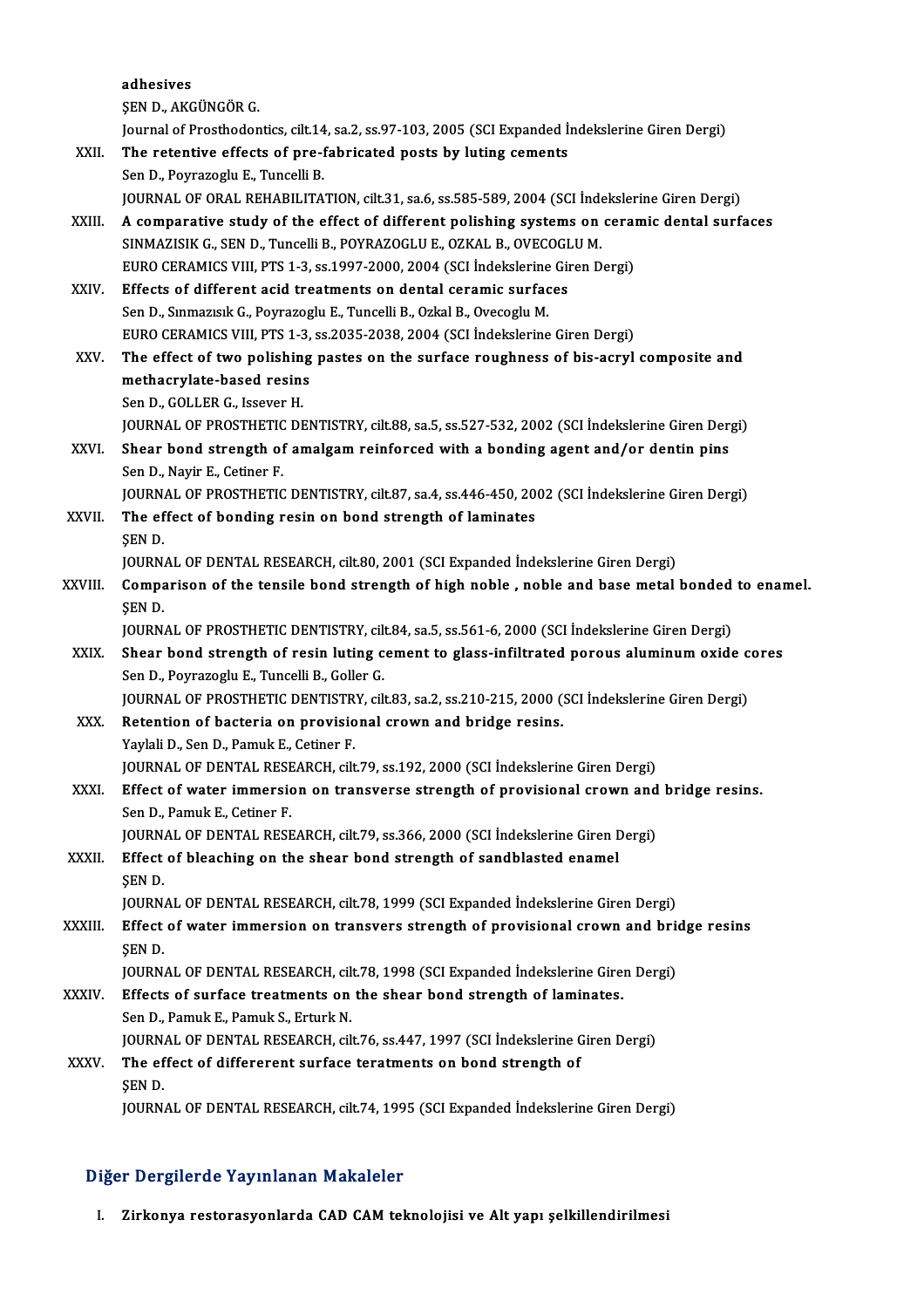Pak Tunç E., ŞEN D. Türkiye Klinikleri Dergisi, cilt.3, sa.2, ss.104-112, 2017 (Diğer Kurumların Hakemli Dergileri) II. Monolitik zirkonya ŞenN.,Ölçer Y.,TurpV.,ŞEND. Türkiye Klinikleri Dergisi, cilt.3, sa.2, ss.127-132, 2017 (Diğer Kurumların Hakemli Dergileri) III. Monolitik Zirkonya ŞEN N., Ölçer Us Y., TURP V., ŞEN D. Türkiye Klinikleri Diş Hekimliği Bilimleri Dergisi, cilt.3, sa.2, ss.127-132, 2017 (Diğer Kurumların Hakemli Dergileri) ŞEN N., Ölçer Us Y., TURP V., ŞEN D.<br>Türkiye Klinikleri Diş Hekimliği Bilimleri Dergisi, cilt.3, sa.2, ss.127-132, 2017 (Diğer Kurumların Hakemli Dergileri)<br>IV. Influence of MDP Content in Different Resin Cements and Zirco Türkiye Klinikleri<br>Influence of MI<br>Bond Strength<br>Turn V. TUNCEL Influence of MDP Content in Different I<br>Bond Strength<br>Turp V., TUNCELLI B., ŞEN D., AKGUNGOR G.<br>Türkiye Klinikleri, silt 22, sə 1, sə 7, 12, 2016. Bond Strength<br>Turp V., TUNCELLI B., ŞEN D., AKGUNGOR G.<br>Türkiye Klinikleri, cilt.22, sa.1, ss.7-13, 2016 (Diğer Kurumların Hakemli Dergileri) V. NANOCERAMICS AND HYBRID MATERIALS USED IN CAD/CAMSYSTEMS cerenN.,TurpV.,Emir F.,AkgüngörG.,Ayyıldız S.,ŞEND. NANOCERAMICS AND HYBRID MATERIALS USED IN CAD/CAM SYST<br>ceren N., Turp V., Emir F., Akgüngör G., Ayyıldız S., ŞEN D.<br>Aydın dental Journal, cilt.2, sa.3, ss.55-62, 2016 (Hakemli Üniversite Dergisi)<br>SINCLE NO PRER RORCELAIN L ceren N., Turp V., Emir F., Akgüngör G., Ayyıldız S., ŞEN D.<br>Aydın dental Journal, cilt.2, sa.3, ss.55-62, 2016 (Hakemli Üniversite Dergisi)<br>VI. SINGLE NO-PREP PORCELAIN LAMINATE VENEER RESTORATIONS; 2 CASE REPORTS<br>Turn V. Aydın dental Journal, cilt.2<br>SINGLE NO-PREP PORC.<br>Turp V., Ayyıldız S., ŞEN D.<br>Aydın Dental Journal, cilt.2 SINGLE NO-PREP PORCELAIN LAMINATE VENEER RESTORATIONS; 2<br>Turp V., Ayyıldız S., ŞEN D.<br>Aydın Dental Journal, cilt.2, sa.3, ss.29-34, 2016 (Hakemli Üniversite Dergisi)<br>Influence of MDB Content in Different Besin Comente and Turp V., Ayyıldız S., ŞEN D.<br>Aydın Dental Journal, cilt.2, sa.3, ss.29-34, 2016 (Hakemli Üniversite Dergisi)<br>VII. Influence of MDP Content in Different Resin Cements and Zirconia Primers on Ceramic-Resin Cement Aydın Dental Journal, cilt.2, sa.3, ss.29-34, 2016 (Hakemli Üniversite Dergisi)<br>Influence of MDP Content in Different Resin Cements and Zirconia Primers on Ceramic-Resin Ce<br>Bond Strength Farklı Reçine Simanlardaki ve Zirko Influence of MDP Content in Different I<br>Bond Strength Farklı Reçine Simanlard<br>Reçine Siman Bağlantı Kuvvetine Etkisi<br>TUPP V. AKÇÜNÇÖP C. Son D. TUNCELLİ E Bond Strength Farklı Reçine Simanlardak<br>Reçine Siman Bağlantı Kuvvetine Etkisi<br>TURP V., AKGÜNGÖR G., Şen D., TUNCELLİ F. B.<br>Turkiye Klinikleri LDental Sci, silt 22, sa 1, ss 7, í Reçine Siman Bağlantı Kuvvetine Etkisi<br>TURP V., AKGÜNGÖR G., Şen D., TUNCELLİ F. B.<br>Turkiye Klinikleri J Dental Sci, cilt.22, sa.1, ss.7-13, 2016 (Diğer Kurumların Hakemli Dergileri)<br>Dishekimliğinde kullanılan implant mate TURP V., AKGÜNGÖR G., Şen D., TUNCELLİ F. B.<br>Turkiye Klinikleri J Dental Sci, cilt.22, sa.1, ss.7-13, 201<br>VIII. Dişhekimliğinde kullanılan implant materyalleri<br>Bahadırlı G., Pak Tunç E., ŞEN D. Turkiye Klinikleri J Dental Sci, cil<br>Dişhekimliğinde kullanılan in<br>Bahadırlı G., Pak Tunç E., ŞEN D.<br>Oral implantalaji dargisi, cilt 16 Oral implantoloji dergisi, cilt.16, sa.1, ss.14-19, 2015 (Diğer Kurumların Hakemli Dergileri) Bahadırlı G., Pak Tunç E., ŞEN D.<br>Oral implantoloji dergisi, cilt.16, sa.1, ss.14-19, 2015 (Diğer Kurumların Hakemli Dergileri)<br>IX. Shear bond strength of various luting cements to fixed prosthodontic restorative materials Oral implantoloji dergisi, cilt.16, sa<br>Shear bond strength of variou<br>Ayyıldız S., Emir F., Tunç E., Şen D.<br>Applied Adhesian Ssience, silt 1, ss Shear bond strength of various luting cements to fixed prosthodontic res<br>Ayyıldız S., Emir F., Tunç E., Şen D.<br>Applied Adhesion Science, cilt.1, sa.3, ss.1-10, 2015 (ESCI İndekslerine Giren Dergi)<br>Minimally Invasive Surgic Ayyıldız S., Emir F., Tunç E., Şen D.<br>Applied Adhesion Science, cilt.1, sa.3, ss.1-10, 2015 (ESCI İndekslerine Giren Dergi)<br>X. Minimally Invasive Surgical Approach to Complicated Recurrent Pilonidal Sinus<br>Gul V. O., Destek Applied Adhesion Science, cilt.1, sa.3, ss.1-10, 2015 (ESCI İndekslerine Giren Dergi) Minimally Invasive Surgical Approach to Complicated Recur<br>Gul V. O. , Destek S., Ozer S., Etkin E., Ahioglu S., Ince M., Cimin V., Ser<br>CASE REPORTS IN SURGERY, 2015 (ESCI İndekslerine Giren Dergi)<br>Dis implant bağlantılı sa XI. Diş implant bağlantılı sabit bölümlü protezler CASE REPORTS IN SURGERY, 20<br>Diş implant bağlantılı sabit b<br>Bahadırlı G., Pak Tunç E., ŞEN D.<br>Oral implantalaji dargisi, silt 15 Diş i<mark>mplant bağlantılı sabit bölümlü protezler</mark><br>Bahadırlı G., Pak Tunç E., ŞEN D.<br>Oral implantoloji dergisi, cilt.15, sa.2, ss.23-26, 2014 (Diğer Kurumların Hakemli Dergileri)<br>Simultaneous Banlasement of Mavillery Central XII. Simultaneous Replacement of Maxillary Central Incisors with CEREC Biogeneric Reference<br>Technique: A Case Report Oral implantoloji dergisi, cilt.1<br>Simultaneous Replacemen<br>Technique: A Case Report Simultaneous Replacement of Max<br>Technique: A Case Report<br>AKGÜNGÖR G., ŞEN D., Bal E., Özcan M.<br>Journal of Dental Besearsh, Dental Clin Journal of Dental Research, Dental Clinics, Dental Prospects, cilt.7, sa.2, ss.112-118, 2013 (Diğer Kurumların<br>Hakemli Dergileri) AKGÜNGÖR G., ŞEN<br>Journal of Dental R<br>Hakemli Dergileri)<br>Comnanison of M Journal of Dental Research, Dental Clinics, Dental Prospects, cilt.7, sa.2, ss.112-118, 2013 (Diğer Kurumları<br>Hakemli Dergileri)<br>XIII. Comparison of Marginal Fit of Zirconia Copings Produced by Different Systems and Materi Hakemli Dergileri)<br>Comparison of Marginal F<br>Gultekin P., ŞEN D., AYDIN M.<br>JOUPNAL OF ISTANPUL UNIV Comparison of Marginal Fit of Zirconia Copings Produced by Different Systems and Materials<br>Gultekin P., ŞEN D., AYDIN M.<br>JOURNAL OF ISTANBUL UNIVERSITY FACULTY OF DENTISTRY, cilt.47, sa.1, ss.28-37, 2013 (ESCI İndekslerine Gultekin P., ŞEN D., AYDIN M.<br>JOURNAL OF ISTANBUL UNIVERSITY FACULTY OF DENTISTRY, cilt.47, sa.1, ss.28-37, 2013 (ESCI İndekslerine<br>Giren Dergi) JOURNAL OF ISTANBUL UNIVERSITY FACULTY OF DENTISTRY, cilt.47, sa.1, ss.28-37, 2013 (ESCI İndeksler<br>Giren Dergi)<br>XIV. Anterior Diş Eksiklerinde Fiberle Güçlendirilmiş Adeziv Köprü Uygulamaları:Üç Olgu Sunumu<br>Pahadulu G. Ayu Giren Dergi)<br>**Anterior Diş Eksiklerinde Fiberle (**<br>Bahadırlı G., Ayyıldız S., Turp V., ŞEN D.<br>ADO Klinik Bilimler Dergisi silt 7,500 d. Anterior Diş Eksiklerinde Fiberle Güçlendirilmiş Adeziv Köprü Uygulamaları:Üç Olgu S<br>Bahadırlı G., Ayyıldız S., Turp V., ŞEN D.<br>ADO Klinik Bilimler Dergisi, cilt.7, sa.1, ss.1419-1425, 2013 (Diğer Kurumların Hakemli Dergil Bahadırlı G., Ayyıldız S., Turp V., ŞEN D.<br>ADO Klinik Bilimler Dergisi, cilt.7, sa.1, ss.1419-1425, 2013 (Diğer Kurumların Hakemli Dergileri)<br>XV. Oclusal surface resonstruction with chairside ceramic onley using CEREC ADO Klinik Bi<br>Oclusal surf<br>case report<br>Algüngär C Oclusal surface re<br>case report<br>Akgüngör G., ŞEN D.<br>Kay Engineering Met **case report**<br>Akgüngör G., ŞEN D.<br>Key Engineering Materials, cilt.493, sa.5, ss.594-598, 2012 (Diğer Kurumların Hakemli Dergileri)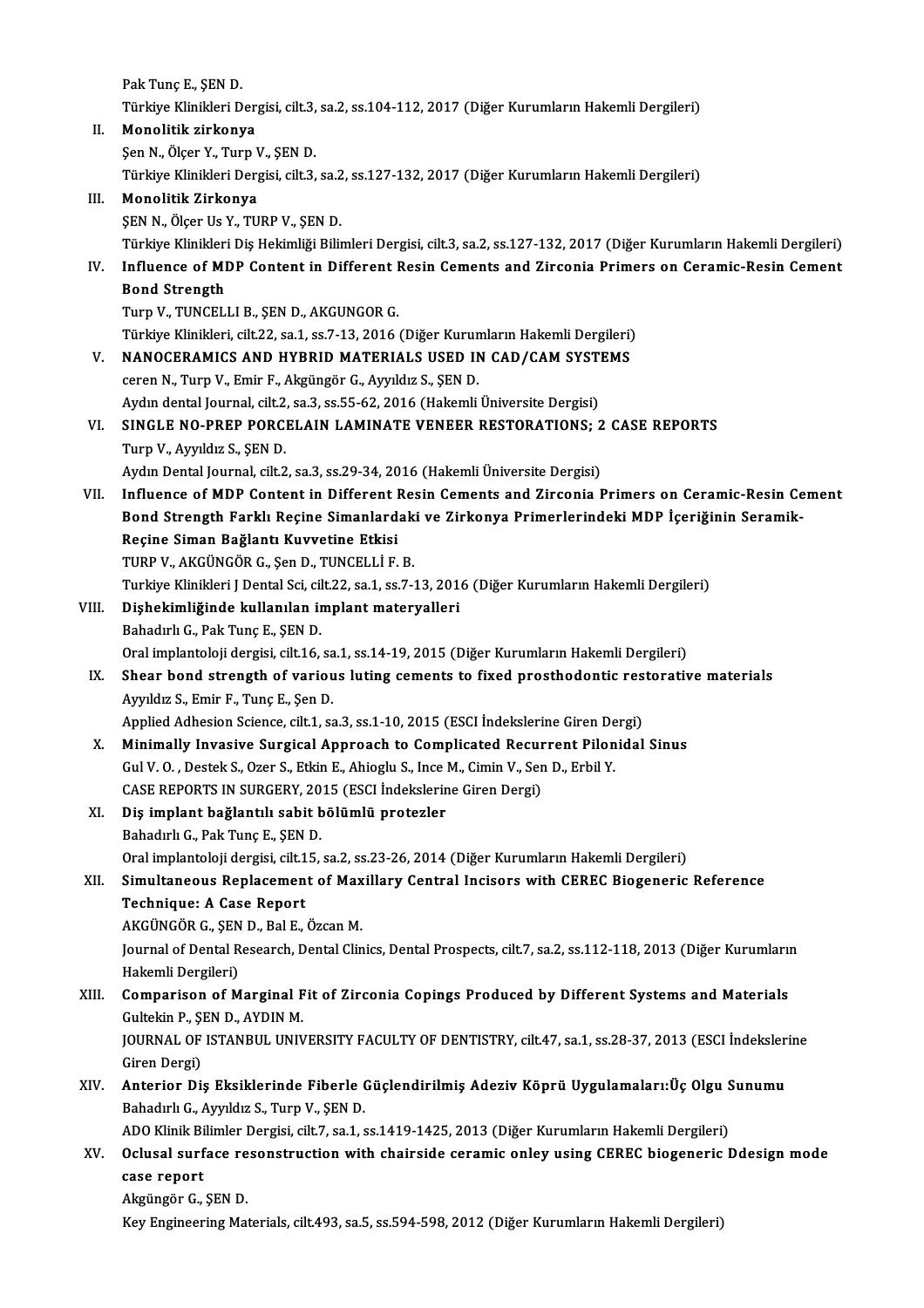| XVI.        | Anterior single laminate veneer restoration using CEREC Biogeneric reference design Mode case<br>report                                                                            |
|-------------|------------------------------------------------------------------------------------------------------------------------------------------------------------------------------------|
|             | Akgüngör G., ŞEN D.                                                                                                                                                                |
|             | Key Engineering, cilt.493, ss.601-604, 2012 (Diğer Kurumların Hakemli Dergileri)                                                                                                   |
| XVII.       | Tek diş eksikliğinde implant üzeri tam seramik uygulamaları                                                                                                                        |
|             | ŞEN D.                                                                                                                                                                             |
| XVIII.      | Diş Hekimliğinde Klinik, cilt.33, ss.147-152, 2008 (Hakemli Üniversite Dergisi)<br>Diş hekimliğinde zirkonya                                                                       |
|             | <b>SEND</b>                                                                                                                                                                        |
|             | Diş Hekimliğinde Klinik, cilt.21, ss.127-136, 2008 (Hakemli Üniversite Dergisi)                                                                                                    |
| XIX.        | Sabit protezlerde kullanılan ölçü maddeleri ve ölçü alma yöntemleri                                                                                                                |
|             | SEN D.                                                                                                                                                                             |
|             | Diş Hekimliğinde Klinik, cilt.18, ss.117-126, 2008 (Hakemli Üniversite Dergisi)                                                                                                    |
| XX          | Maksiller retrognatiye bağlı sınıf III deformitenin multidisipliner tedavisi (İki olgu nedeniyle).                                                                                 |
|             | CURA N., MARŞAN G., EMEKLİ U., ŞEN D.                                                                                                                                              |
|             | Dişhekimliği Dergisi, cilt.17, sa.70, ss.22-25, 2006 (Diğer Kurumların Hakemli Dergileri)                                                                                          |
| XXI.        | diş hekimliğinde allerji                                                                                                                                                           |
|             | ŞEN D                                                                                                                                                                              |
| XXII.       | diş hekimliğinde klinik, cilt.18, sa.2, ss.66-74, 2005 (Hakemli Üniversite Dergisi)<br>Bir allerji vakası nedeniyle altın kaplama                                                  |
|             | SEN D.                                                                                                                                                                             |
|             | Diş Hekimliğinde Klinik, cilt.18, sa.2, ss.75-77, 2005 (Hakemli Üniversite Dergisi)                                                                                                |
| XXIII.      | The effect of adhesive primers on the bonding of cpomposite resin to metal                                                                                                         |
|             | SEN D                                                                                                                                                                              |
|             | ANKARA ÜNİVERSİTESİ DİŞ HEKİMLİĞİ FAKÜLTESİ DERGİSİ, cilt.3, sa.1, ss.719-725, 1998 (Hakemli Üniversite                                                                            |
|             | Dergisi)                                                                                                                                                                           |
| <b>XXIV</b> | Kıymetli alaşım ve kompozit bağlantısı                                                                                                                                             |
|             | SEN D                                                                                                                                                                              |
| XXV.        | İstanbul Üniversitesi Diş Hekimliği Fakültesi Dergisi, cilt.32, sa.2, ss.82-86, 1998 (Hakemli Üniversite Dergisi)<br>Sürdürülen bir gömük kanin dişin dayanak olarak kullanılması. |
|             | SERMET İB, SEND                                                                                                                                                                    |
|             | Dişhekimliğinde Klinik, sa.11, ss.104-106, 1998 (Hakemsiz Dergi)                                                                                                                   |
| XXVI.       | Prepubertal periodontitisli hastada periodontolojik ve protetik tedavi yaklaşımları                                                                                                |
|             | ŞEN D                                                                                                                                                                              |
|             | Dişhekimliği dergisi, cilt.5, sa.26, ss.225-228, 1997 (Diğer Kurumların Hakemli Dergileri)                                                                                         |
| XXVII.      | Nikel ve palladyum duyarlılığı                                                                                                                                                     |
|             | SEN D.                                                                                                                                                                             |
|             | Dişhekimliğinde klinik, cilt.10, sa.1, ss.22-24, 1997 (Diğer Kurumların Hakemli Dergileri)                                                                                         |
| XXVIII.     | Pürüzlendirme işlemlerinin porselen laminate venerlerin bağlantı dayanıklılığı üzerine etkileri                                                                                    |
|             | ŞEN D.<br>Diş Hekimliğinde Klinik, cilt.10, sa.4, ss.197-200, 1997 (Diğer Kurumların Hakemli Dergileri)                                                                            |
| XXIX.       | Yüzey hazırlığının porselen tamir materyallerinin bağlantı kuvveti üzerine etkisi                                                                                                  |
|             | ŞEN D.                                                                                                                                                                             |
|             | İstanbul Üniversitesi Diş Hekimliği Fakültesi Dergisi, cilt.31, sa.2, ss.69-75, 1997 (Hakemli Üniversite Dergisi)                                                                  |
| XXX.        | Fluor jellerinin porselen yüzeylerine etkisi                                                                                                                                       |
|             | SEN D.                                                                                                                                                                             |
|             | İstanbul Üniversitesi Diş Hekimliği Fakültesi Dergisi, cilt.31, sa.3, ss.153-159, 1997 (Hakemli Üniversite Dergisi)                                                                |
| XXXI.       | Dişhekimliğinde kullanılan tam seramik sistemleri                                                                                                                                  |
|             | SEN D.                                                                                                                                                                             |
|             | Dişhekimliğinde klinik, cilt.10, sa.2, ss.90-96, 1997 (Diğer Kurumların Hakemli Dergileri)                                                                                         |
| XXXII.      | Tam seramik kuronlarda ultrasonik alet ve air flow kullanımının yüzey püerüzlülüğüne etkileri                                                                                      |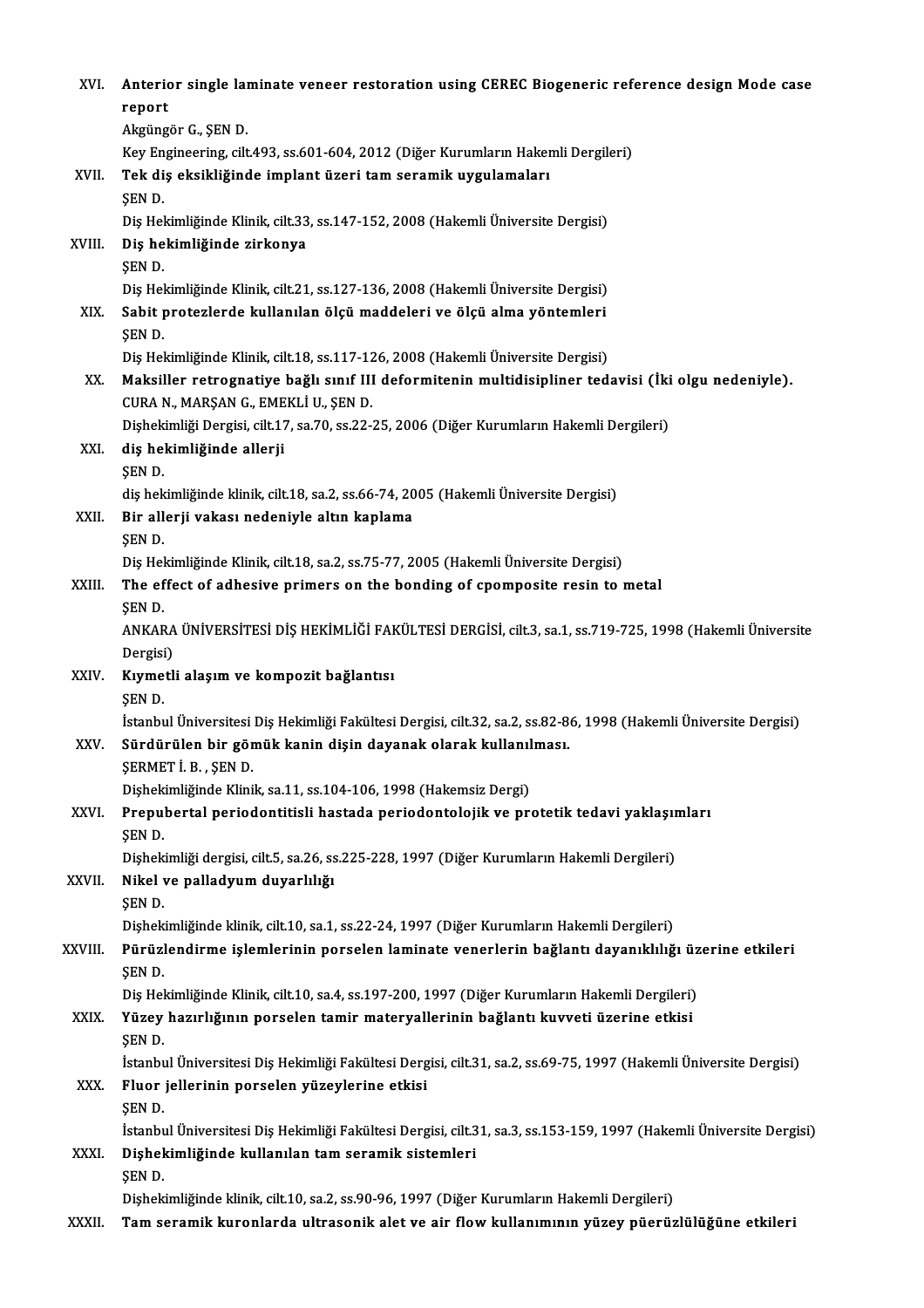|               | ŞEN D.                                                                                                            |
|---------------|-------------------------------------------------------------------------------------------------------------------|
|               | Dişhekimliğinde klinik, cilt.97, sa.3, ss.137-141, 1997 (Diğer Kurumların Hakemli Dergileri)                      |
| <b>XXXIII</b> | Kompozit materyallerine karşı oluşan yumuşak doku reaksiyonlarının histopatolojik olarak                          |
|               | incelenmesi                                                                                                       |
|               | ŞEN D., BALKAYA M. C.                                                                                             |
|               | İstanbul Üniversitesi Diş Hekimliği Fakültesi Dergisi, cilt.31, sa.1, ss.50-54, 1997 (Hakemli Üniversite Dergisi) |
| XXXIV.        | Kliniğimizde yapılan metal-plastik köprülerin 3 yıllık klinik değerlendirilmesi<br>ŞERMET İ B, ŞEN D              |
|               | Dişhekimliği Dergisi, sa.25, ss.142-145, 1997 (Diğer Kurumların Hakemli Dergileri)                                |
| <b>XXXV</b>   | Dişhekimliğinde kullanılan metal alaşımlarına karşı oluşan yumuşak doku reaksiyonlarının                          |
|               | histopatolojik olarak incelenmesi                                                                                 |
|               | <b>SEND</b>                                                                                                       |
|               | İstanbul Üniversitesi Diş Hekimliği Fakültesi Dergisi, cilt.31, sa.1, ss.7-15, 1997 (Hakemli Üniversite Dergisi)  |
| <b>XXXVI</b>  | Silikon esaslı ölçü maddelerinin boyutsal değişimleri üzerine araştırmalar                                        |
|               | ŞEN D.                                                                                                            |
|               | Dişhekimliğinde klinik, cilt.22, sa.4, ss.264-267, 1996 (Diğer Kurumların Hakemli Dergileri)                      |
| XXXVII.       | Dişhekimliğinde renk                                                                                              |
|               | ŞEN D.                                                                                                            |
|               | Dişhekimliğinde klinik, cilt.9, sa.3, ss.139-144, 1996 (Diğer Kurumların Hakemli Dergileri)                       |
| XXXVIII.      | Osifiye fibrom tanısı konan hastada dişhekimliği açısından değerlendirilmesi                                      |
|               | <b>SEND</b>                                                                                                       |
|               | Dişhekimliği Dergisi, cilt.20, sa.4, ss.124-127, 1996 (Diğer Kurumların Hakemli Dergileri)                        |
| <b>XXXIX</b>  | Dişhekimliğinde estetik                                                                                           |
|               | <b>SEND</b>                                                                                                       |
|               | Dişhekimliği dergisi, cilt 9, sa.4, ss.37-42, 1996 (Diğer Kurumların Hakemli Dergileri)                           |
| XL.           | Dişhekimliğinde metal ve alaşımlarına karşı oluşan yan etkiler                                                    |
|               | <b>SEND</b>                                                                                                       |
|               | Dişhekimliğinde Klinik, cilt.8, sa.2, ss.59-69, 1995 (Diğer Kurumların Hakemli Dergileri)                         |
| XLI.          | Türkiye genelinde doğal diş renklerinin dağilimi                                                                  |
|               | <b>ŞEND.</b>                                                                                                      |
|               | ATATÜRK ÜNIVERSİTESI DIŞ HEKIMLIĞI FAKÜLTESI DERGISI, cilt.4, sa.2, ss.3-9, 1994 (Hakemli Üniversite Dergisi)     |

### Kitap & Kitap Bölümleri

- Itap & Kitap Bölümleri<br>I. Abutment Selection for Anterior Implant-Supported Restorations<br>TÜRKOČLUR KOSEA SEND Abutment Selection for Ant<br>Abutment Selection for Ant<br>TÜRKOĞLU P., KOSE A., ŞEN D. TÜRKOĞLU P., KOSE A., ŞEN D.<br>An Update of Dental Implantology and Biomaterial, Almasri MA., Editör, Intech Open, Londra, ss.61-79, 2019 TÜRKOĞLU P., KOSE A., ŞEN D.<br>An Update of Dental Implantology and Biomaterial, Almasri MA., Editör, Int<br>II. Abutment Selection for Anterior Implant-Supported Restorations<br>TÜRKOĞLU R. KOSE A. SEN D.
- An Update of Dental Implantol<br>Abutment Selection for Ant<br>TÜRKOĞLU P., KOSE A., ŞEN D.<br>An Undate of Dental Implantol TÜRKOĞLU P., KOSE A., ŞEN D.<br>An Update of Dental Implantology and Biomaterial, Almasri MA., Editör, Intech Open, Londra, ss.61-79, 2019 TÜRKOĞLU P., KOSE A., ŞEN D.<br>An Update of Dental Implantology and Biomaterial, Almasri MA., Editör, Int<br>III. Abutment Selection for Anterior Implant-Supported Restorations<br>TÜRKOĞLU R. KOSE A. SEN D.

## An Update of Dental Implantol<br>Abutment Selection for Ant<br>TÜRKOĞLU P., KOSE A., ŞEN D.<br>An Undate of Dental Implantol Abutment Selection for Anterior Implant-Supported Restorations<br>TÜRKOĞLU P., KOSE A., ŞEN D.<br>An Update of Dental Implantology and Biomaterial, Almasri MA., Editör, Intech Open, Londra, ss.61-79, 2019<br>Comentation TÜRKOĞLU P., KOSE A., ŞEN D.<br>An Update of Dental Implantol<br>IV. Cementation<br>SEN D.

An Upd<br>Cemen<br>ŞEN D.<br>Quintes Cementation<br>ŞEN D.<br>Quintessence Publishing Co, Inc. , İstanbul, 2012<br>Simantasyon Quintes<br>Siman<br>ŞEN D.

### V. Simantasyon

Quintessence Publishing Co, Inc., İstanbul, 2011

VI. Osteointegrasyonda Klinik Endikasyon ve Planlama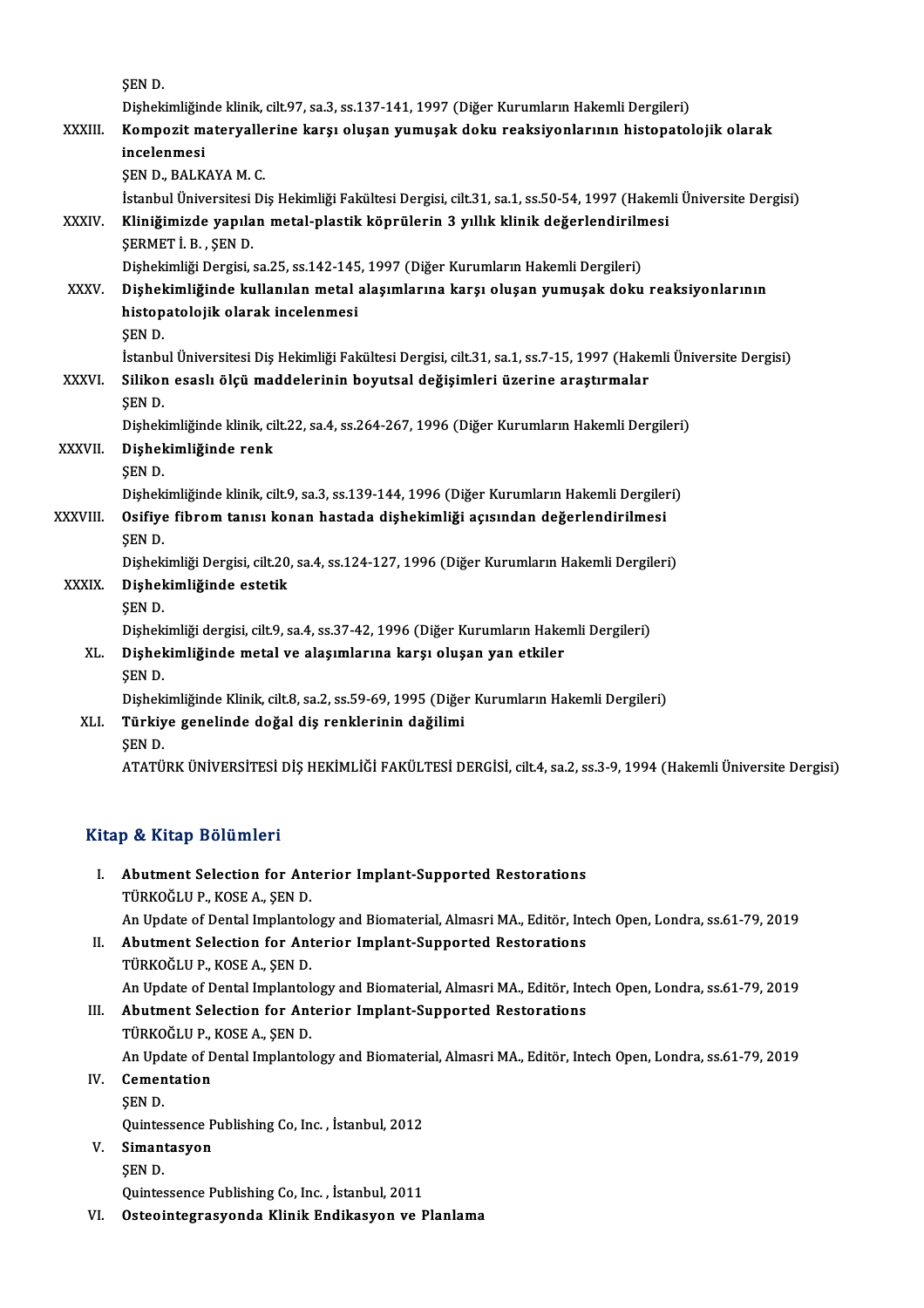ŞEND. Quintessence Publishing Co, Inc., İstanbul, 2007

# quintessence Publisning Co, Inc. , Istanbul, 2007<br>Hakemli Kongre / Sempozyum Bildiri Kitaplarında Yer Alan Yayınlar

|       | Hakemli Kongre / Sempozyum Bildiri Kitaplarında Yer Alan Yayınlar                                                                                                                                   |
|-------|-----------------------------------------------------------------------------------------------------------------------------------------------------------------------------------------------------|
| Ι.    | Yaşlandırmanın Monolitik Translusent Zirkonyanın Bükülme Dayanımına Etkisi<br>Palancıoğlu M. N., Türkoğlu P., Şen D.                                                                                |
|       | 24. Uluslararası Türk Prostodonti ve İmplantoloji Derneği Bilimsel Kongresi, Muğla, Türkiye, 30 Ekim - 03 Kasım<br>2019, ss 17                                                                      |
| П.    | Yapay Yaşlandırmanın İkinci ve Üçüncü Nesil Zirkonyanın Translusensi Özelliklerine Etkisi<br>Tanyeri Ş., Türkoğlu P., Şen D.                                                                        |
|       | 24. Uluslararası Türk Prostodonti ve İmplantoloji Derneği Bilimsel Kongresi, Muğla, Türkiye, 30 Ekim - 03 Kasım<br>2019, ss 17                                                                      |
| Ш.    | Anterior Bölge Estetik Restorasyonların Klinik Açıdan Değerlendirilmesi: Olgu Raporu<br>Tanyeri Ş., Türkoğlu P., Şen D.                                                                             |
| IV.   | Türk Dişhekimliği Birliği 25. Uluslararası Dişhekimliği Kongresi, İstanbul, Türkiye, 4 - 07 Eylül 2019, ss.214<br>Seromer İçerikli Minimal İnvaziv Restorasyonların Klinik Açıdan Değerlendirilmesi |
|       | Palancıoğlu M. N., Türkoğlu P., Şen D.<br>Türk Dişhekimleri Birliği 25. Uluslararası Dişhekimliği Kongresi, İstanbul, Türkiye, 4 - 07 Eylül 2019, ss.488                                            |
| V.    | Yapay Yaşlandırmanın Güncel Monolitik Materyallerinin Biaksiyel Bükülme dayanıklılıklarına Etkisi<br>Türkoğlu P., ŞEN D.                                                                            |
|       | Uluslaraası Türk prosthodonti ve İmplantoloji derneği Dicle Sempozyumu, Diyarbakır, Türkiye, 1 - 04 Kasım 2018,<br>cilt 10, ss 5                                                                    |
| VI.   | Farklı Abutment ve Alt Yapı Tasarımlarının Restorasyonların Kırılma Direncine Etkisinin<br>Değerlendirilmesi                                                                                        |
|       | Köse A., Gültekin P., SEN D.<br>24. Uluslararası Dişhekimliği Kongresi, Ankara, Türkiye, 27 - 30 Eylül 2018, ss 259                                                                                 |
| VII.  | Farklı Üst Yapı Materyallerinin İmplant Destekli Restorasyonların Kırılma Direncine Etkisi<br>Köse A., Gültekin P., SEN D.                                                                          |
| VIII. | 24. Uluslararası Dişhekimliği Kongresi, Ankara, Türkiye, 27 - 30 Eylül 2018, ss.258<br>The effects of different framework designs and differrent materials of implant supported single              |
|       | crowns after aging<br>Köse A., Gültekin P., SEN D.                                                                                                                                                  |
|       | The future of art of Implant Dentistry, Rotterdam, Hollanda, 26 - 29 Nisan 2018, ss.15                                                                                                              |
| IX.   | Effect of staining method and articial aging on biaxial flexural strength of translucent zirconia<br>SEN D., Gültekin P.                                                                            |
|       | 10th Meeting Mediterraneo AIOP meets ICP, Riccione, İtalya, 13 - 14 Nisan 2018, ss.15                                                                                                               |
| X.    | Bonding Of Cements To Metal Surfaces Under Two Seating Forces<br>SEN D.                                                                                                                             |
| XI.   | The 65th Annual Meeting of Japanese Association for Dental Research, Tokyo, Japonya, 18 - 19 Kasım 2017, ss.15<br>Seramik kalınlığının dual-cure reçine simanların polimerizasyonuna etkisi         |
|       | Turp V., ŞEN D.<br>Türk Prostodonti ve İmplantoloji Derneği Bilimsel Kongresi, Muğla, Türkiye, 9 - 11 Kasım 2017, ss.15                                                                             |
| XII.  | Agresif Periodontitis Vakalarının Implant Destekli Protetik Rehabilitasyonu.<br>Köse A., Türkoğlu P., Ramazanoğlu M., Onur Ö., Şen D.                                                               |
|       | 23. Uluslararası Dişhekimliği Kongresi, İstanbul, Türkiye, 21 - 24 Eylül 2017, ss.1                                                                                                                 |
| XIII. | Iki Farklı Seramik Materyalinden Hazırlanan Laminate Veneer Restorasyonlarda Uzun-Dönem Basarı:<br>Retrospektif Çalısma                                                                             |
|       | Gültekin P., Köse A., ŞEN D.                                                                                                                                                                        |
|       | TDB 23. Uluslararası Dişhekimliği Kongresi, İstanbul, Türkiye, 21 - 24 Eylül 2017, ss.220                                                                                                           |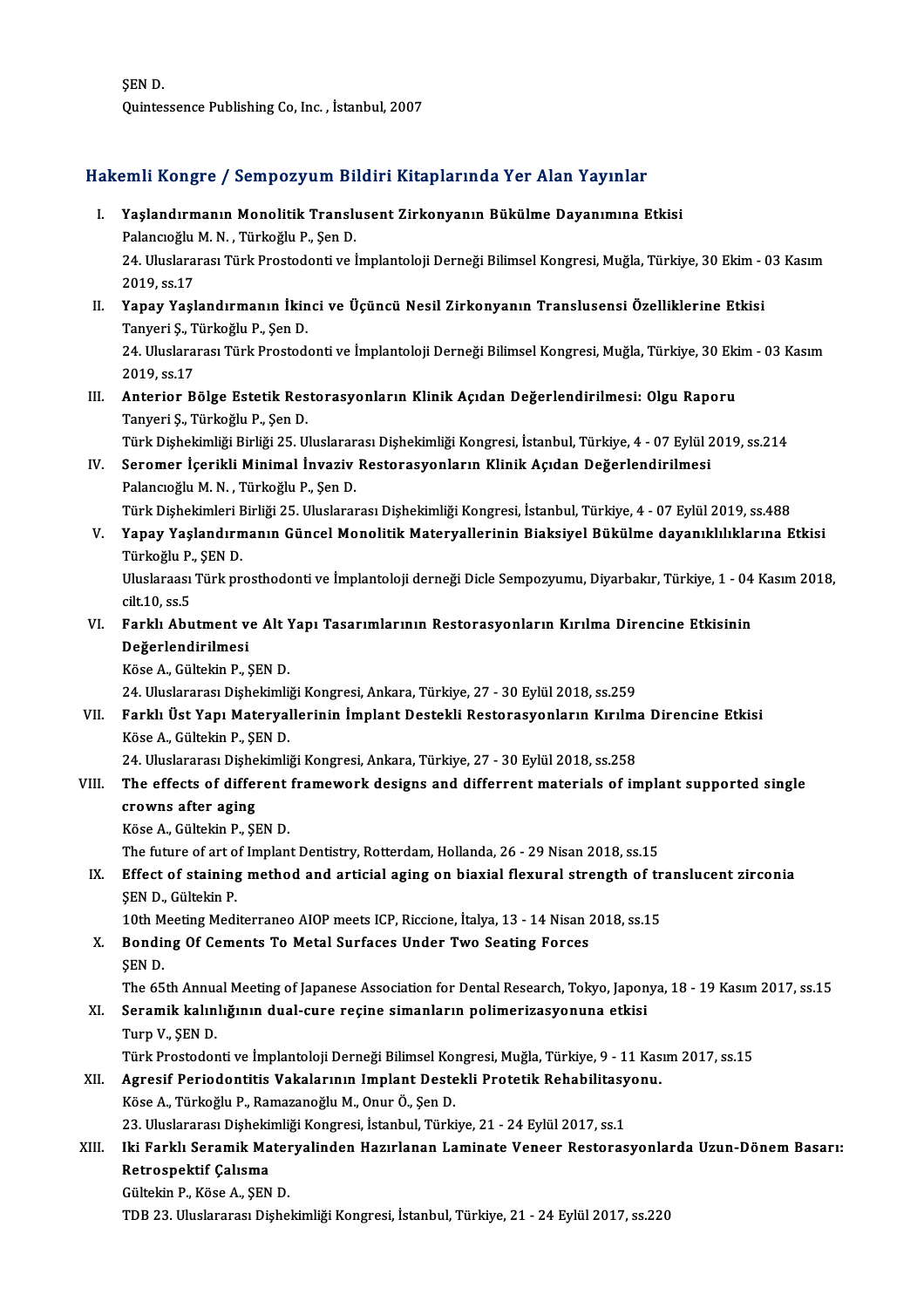| XIV.    | Agresif Periodontitis Vakalarının Implant Destekli Protetik Rehabilitasyonu                                                                                                                                   |
|---------|---------------------------------------------------------------------------------------------------------------------------------------------------------------------------------------------------------------|
|         | Köse A., Gültekin P., ŞEN D.                                                                                                                                                                                  |
|         | TDB 23. Uluslaraarası Dişhekimliği Kongresi, İstanbul, Türkiye, 21 - 24 Eylül 2017, ss.224                                                                                                                    |
| XV.     | Dudak Damak Yarıklı Hastaların Ortodontik Tedavi Sonrası Protetik Rehabilitasyonu: 2 Yıllık Vaka<br>Takibi                                                                                                    |
|         | Köse A., Gültekin P., ŞEN D.                                                                                                                                                                                  |
|         | TDB 23. Uluslararası Dişhekimliği Kongresi, İstanbul, Türkiye, 21 - 24 Eylül 2017, ss.214                                                                                                                     |
| XVI.    | Influence of Different Zirconia Primers on Shear Bond Strength of Resin Cements to Zirconia                                                                                                                   |
|         | Çağlar M., AKGUNGOR G., Bahadırlı G., ŞEN D.                                                                                                                                                                  |
|         | IADR/PER 2016 Congress., Jarusalem, İsrail, 20 - 22 Eylül 2016, ss.1                                                                                                                                          |
| XVII.   | Effect of surface modifications and chewing cycling on monolithic zirconia,<br>SEN D.                                                                                                                         |
|         | IADR Annual Meeting, Seoul, Güney Kore, 22 - 25 Haziran 2016, ss.5                                                                                                                                            |
| XVIII.  | Implant Supported Fixed Partial Prosthesis Rehabilitation: A Case Report                                                                                                                                      |
|         | Dalyanoğlu Ü.S., ŞEN D., Bahadırlı G.                                                                                                                                                                         |
|         | 6th . International Camlog Congress, Krakow, Polonya, 9 - 11 Haziran 2016, ss.5                                                                                                                               |
| XIX.    | Implant-Supported Fixed Partial Prosthesis with Advanced Periodontal Disease: A Case Report                                                                                                                   |
|         | Köse A., Bahadırlı G., ŞEN D.<br>6th. International Camlog Congress, Krokow, Polonya, 9 - 11 Haziran 2016, ss.6                                                                                               |
| XX.     | Maksiller Ön Dişte İmplant Çevresi Dokuların ve Çıkış Profilinin Kaydının Alınması: Bir Olgu Sunumu                                                                                                           |
|         | TURP V., ŞEN D., TUNCELLİ F. B.                                                                                                                                                                               |
|         | Türk Prostodonti ve İmplantoloji Derneği, Erzurum, Türkiye, 18 - 20 Mart 2016, ss.78-79                                                                                                                       |
| XXI.    | Evaluation of Dual-cure Polymerization under Thick Monolithic Zirconia Restorations.                                                                                                                          |
|         | ŞEN D., TURP V., Bahadırlı G.                                                                                                                                                                                 |
|         | 47th Meeting of CED-IADR, Antalya, Türkiye, 15 - 17 Ekim 2015, ss.53                                                                                                                                          |
| XXII.   | Microstructural Characterization and Mechanical Evaluation of Five Different CAD/CAM Materials                                                                                                                |
|         | SEN D., Sönmez Ceren N., TURP V.<br>2015 ADM Meeting, 7 - 10 Ekim 2015, ss 2                                                                                                                                  |
| XXIII.  | Influence of Monolithic Zirconia Thickness on Polymerization of Dual-Cure Cements                                                                                                                             |
|         | SEN D., TURP V., Bahadırlı G.                                                                                                                                                                                 |
|         | International College of Prosthodontists 16th Biennial Meeting, Seoul, Güney Kore, 17 - 20 Eylül 2015, ss.1                                                                                                   |
| XXIV.   | Bond Strength of Different Luting Cements to Metal alloy surfaces<br>SEN D.                                                                                                                                   |
|         | First Biennial Meeting on Adhesive Dentistry, Florida, Amerika Birleşik Devletleri, 11 - 12 Eylül 2015, ss.5                                                                                                  |
| XXV.    | SEM evaluation of the cement dentin interdiffusion zone after luting posts with three different luting                                                                                                        |
|         | cements                                                                                                                                                                                                       |
|         | ŞEN D.                                                                                                                                                                                                        |
|         | 3rd International Conference on Structural Adhesive Bonding, Porto, Portekiz, 2 - 03 Temmuz 2015, cilt.123, ss.179                                                                                            |
| XXVI.   | Shear bond strengths of various luting cements to fixed prosthodontic restorative materials                                                                                                                   |
|         | ŞEN D.                                                                                                                                                                                                        |
| XXVII.  | 3rd International Conference Structural adhesive bonding, Porto, Portekiz, 2 - 03 Temmuz 2015, cilt.5, ss.123<br>Minimal invaziv yaklaşımla hazırlanan porselen laminate veneer restorasyonlar: 2 olgu sunumu |
|         | ŞEN D.                                                                                                                                                                                                        |
|         | Türk Dişhekimleri Birliği 21. Uluslararası Kongresi, İstanbul, Türkiye, 28 - 30 Mayıs 2015, ss.239                                                                                                            |
| XXVIII. | Evaluation of Surface Topography of Zirconia after Er:YAG Laser Etching                                                                                                                                       |
|         | TURP V., AKGÜNGÖR G., ŞEN D., TUNCELLİ F. B.                                                                                                                                                                  |
|         | Academy of Dental Materials Congress 2014, Bologna, İtalya, 8 - 11 Ekim 2014, cilt.1, sa.1, ss.1                                                                                                              |
| XXIX.   | Influence of Novel Zirconia Primeron ceramic-resin cement microtensile bond strength                                                                                                                          |
|         | AKGÜNGÖR G., ŞEN D., TURP V., TUNCELLİ F. B.                                                                                                                                                                  |
|         | European Prosthodontics Association Conference 2014, İstanbul, Türkiye, 25 - 27 Eylül 2014, cilt.1, sa.1, ss.22                                                                                               |
| XXX.    | Influence of air particle abrasion and low temperature aging on flexural strength of monolithic                                                                                                               |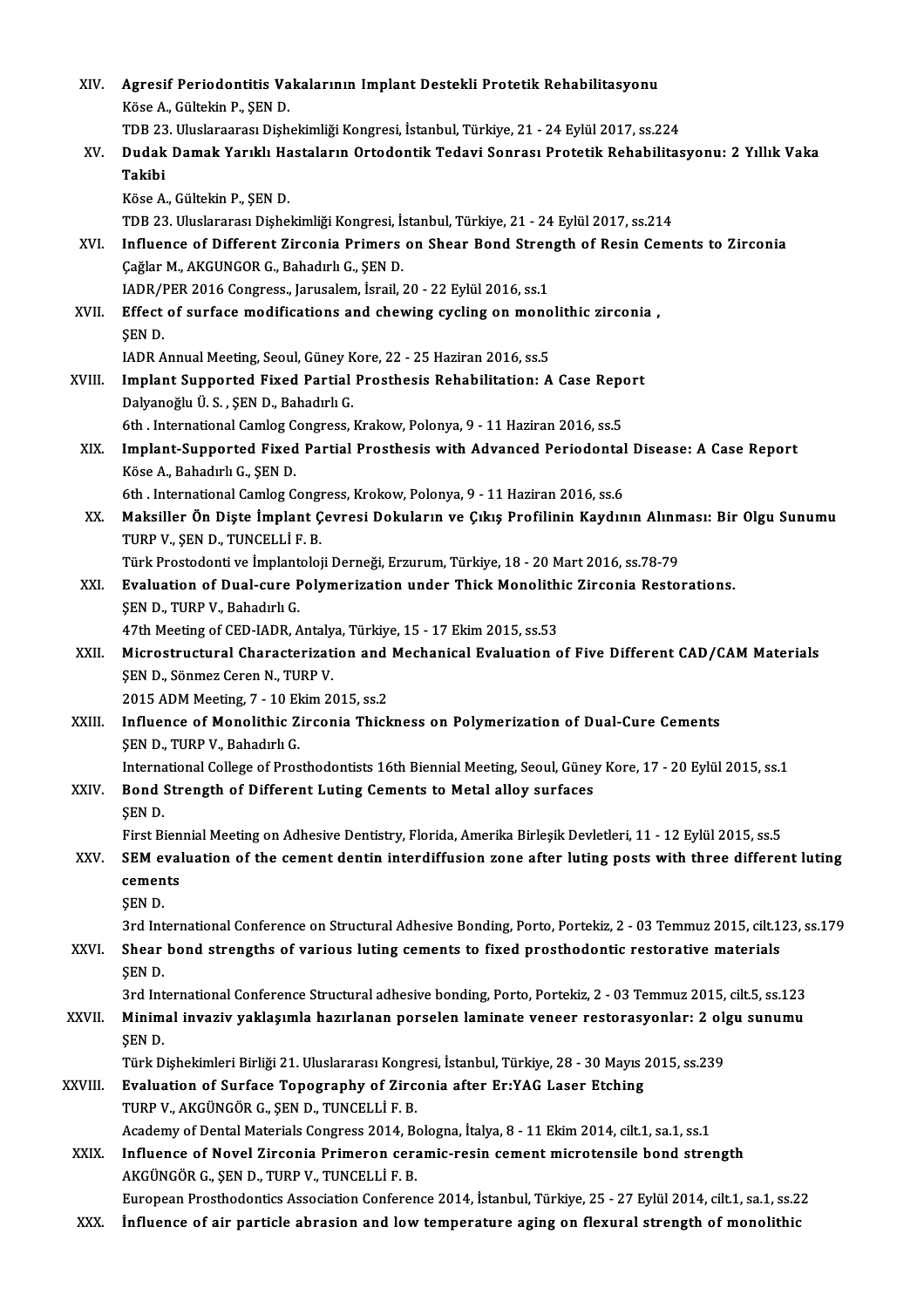|               | zirconia                                                                                                         |
|---------------|------------------------------------------------------------------------------------------------------------------|
|               | ŞEN D.                                                                                                           |
|               | International College of Prosthodontics, Torino, İtalya, 18 Eylül 2013 - 21 Eylül 2014, ss.15                    |
| XXXI.         | Influence of laser application on bond strength of fiber posts                                                   |
|               | Sönmez N., Türkoğlu P., Şen D.                                                                                   |
|               | 101st FDI Annual World Dental Congress, İstanbul, Türkiye, 28 - 31 Ağustos 2013, ss.54                           |
| XXXII.        | Effect of low temperature aging on flexural strength of monolithic zirconia                                      |
|               | ŞEN D.                                                                                                           |
|               | 100. FDI kongresi, İstanbul, Türkiye, 28 - 31 Ağustos 2013, ss.35                                                |
| XXXIII.       | İmplant üstü sabit protezlerde CAD CAM sisitemi ile tasarlanan bireysel abutmentlerin kullanımı                  |
|               | <b>SEND</b>                                                                                                      |
|               | Türk oral implantoloji derneği 24. uluslararası bilimsel kongresi, Türkiye, 1 - 04 Ocak 2013, ss.10-12           |
| <b>XXXIV</b>  | Anterior single laminate veneer restoration using CEREC biogeneric reference design mode: Case                   |
|               | report                                                                                                           |
|               | AKGÜNGÖR G., Kilincaslan N., ŞEN D.                                                                              |
|               | 23rd Symposium and Annual Meeting of International Society for Ceramics in Medicine, ISCM 2011, İstanbul,        |
|               | Türkiye, 6 - 09 Kasım 2011, ss 599-603                                                                           |
| XXXV.         | Occlusal surface reconstruction with chairside ceramic onlay using CEREC biogeneric design mode:                 |
|               | Case report                                                                                                      |
|               | AKGÜNGÖR G., Olcer Y., ŞEN D., Tuncelli B.                                                                       |
|               | 23rd Symposium and Annual Meeting of International Society for Ceramics in Medicine, ISCM 2011, İstanbul,        |
|               | Türkiye, 6 - 09 Kasım 2011, ss.594-598                                                                           |
| <b>XXXVI</b>  | Comparison of Accuracy of Digital Workflow Process versus Conventional Procedures                                |
|               | Öztürk O., Özcan M., ŞEN D., AKGÜNGÖR G., TURP V.<br>Bioceramics 23, İstanbul, Türkiye, 6 - 09 Kasım 2011        |
| <b>XXXVII</b> | The influence of microstructure and CAD/CAM milling on low temperature degradation of Y-TZP                      |
|               | ceramicsoin                                                                                                      |
|               | <b>SEND</b>                                                                                                      |
|               | 23rd symposium and annual meeting of International society for ceramics in medicina, Türkiye, 1 - 04 Kasım 2011, |
|               | ss 450                                                                                                           |
| XXXVIII.      | Evaluation of sandblasting of Y-TZP with differernt particle size using profilometry and x ray                   |
|               | difraction analysis s                                                                                            |
|               | ŞEN D                                                                                                            |
|               | 23rd symposium and annual meeting of International society for ceramics in medicina, Türkiye, 1 - 04 Kasım 2011, |
|               | ss 375                                                                                                           |
| <b>XXXIX</b>  | The effect of surface and heat treatments on accelerated aging and flexural strength of Y_TZP dental             |
|               | ceramics                                                                                                         |
|               | ŞEN D.                                                                                                           |
|               | 23rd symposium and annual meeting of International society for ceramics in medicina, Türkiye, 1 - 04 Kasım 2011, |
|               | ss 405                                                                                                           |
| XL.           | Effect of ceramic thickness on polymerization efficacy of resin cement                                           |
|               | SEN D.                                                                                                           |
|               | 88th General session and Exhibititon of the IIDR 5th General session of the Pan European Region of the IIDR      |
|               | uropean, İspanya, 1 - 04 Temmuz 2010, ss 24                                                                      |
| XLI.          | Evaluation of fiber post cementation with adhesive techniques<br>SEN D.                                          |
|               | 88th General session and Exhibititon of the IIDR 5th General session of the Pan European Region of the IIDR      |
|               | uropean, İspanya, 1 - 04 Temmuz 2010, ss.23                                                                      |
| XLII.         | Influence of zirconia base and shade differernce on polymerization of dual cured resin cement                    |
|               | SEN D                                                                                                            |
|               | 33. Annual Congress European prosthodontic Association, Avusturya, 1 - 04 Ekim 2009, ss.55                       |
|               |                                                                                                                  |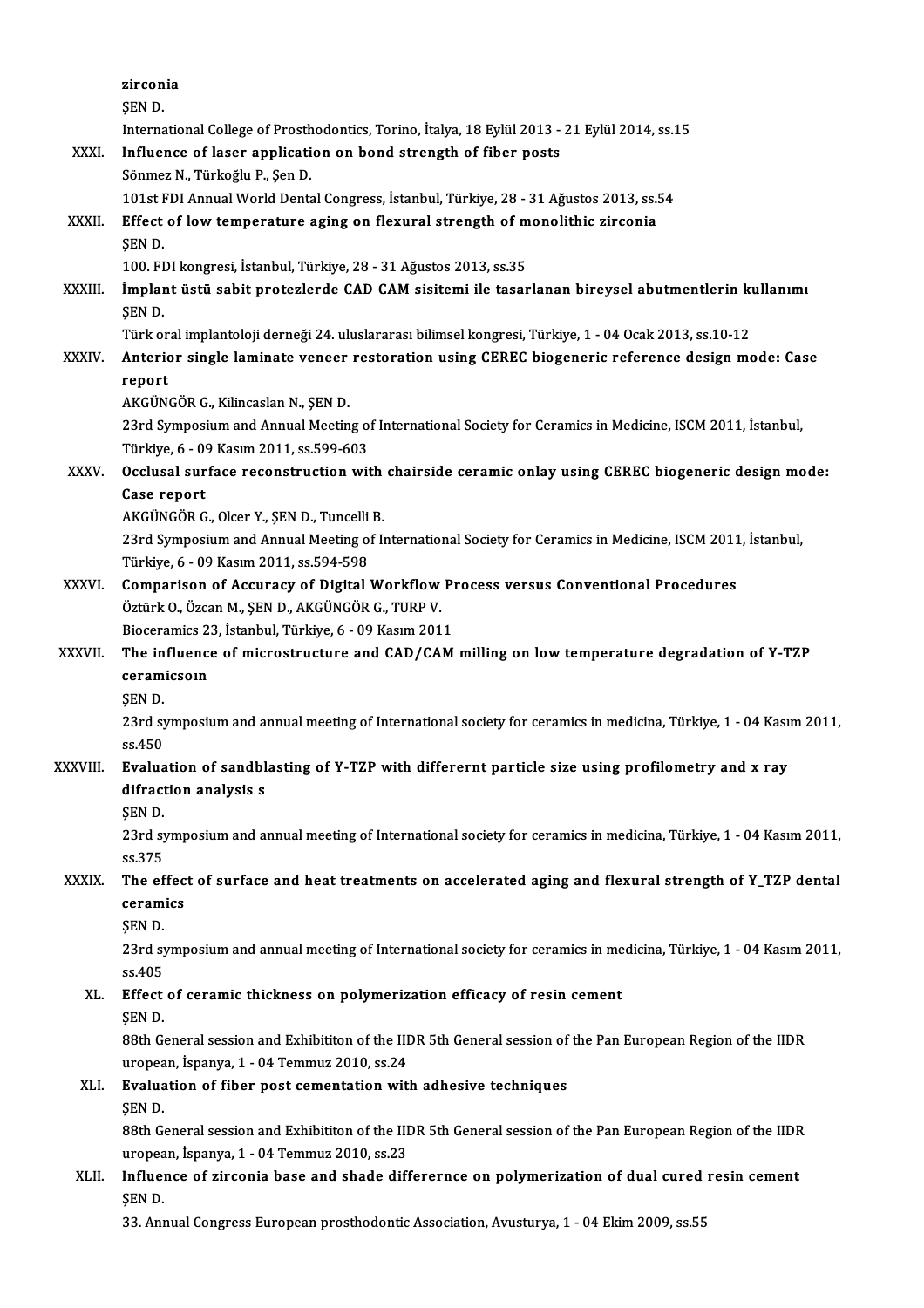| XLIII.       | In vitro marginal fit of differernt all ceramic systems                                                                                |
|--------------|----------------------------------------------------------------------------------------------------------------------------------------|
|              | Türkoğlu P., Şen D., Aydın M. M.                                                                                                       |
|              | 33. Annual Congress European prosthodontic Association, Innsbruck, Avusturya, 1 - 04 Ekim 2009, ss.56                                  |
| XLIV.        | Diş eksikliğinin ve dikey boyut kaybının implant destekli sabit protetik restorasyonlarla tedavisi                                     |
|              | ŞEN D.<br>15. Uluslararsı Dişhekimliği Kongresi, Türkiye, 1 - 04 Temmuz 2008, ss.35                                                    |
| XLV.         | Ön bölgede tam seramik restorasyon uygulaması                                                                                          |
|              | SEN D.                                                                                                                                 |
|              | 15. Uluslararsı Dişhekimliği Kongresi, Türkiye, 1 - 04 Temmuz 2008, ss.45                                                              |
| XLVI.        | Diş eksikliğinin implant ve tam seramik restorasyonlar ile kombine tedavisi                                                            |
|              | <b>SEND</b>                                                                                                                            |
|              | 15. Uluslararsı Dişhekimliği Kongresi, Türkiye, 1 - 04 Temmuz 2008, ss.45                                                              |
| <b>XLVII</b> | Rehabilitation of partially edentulous patient using dental implants and all ceramic restorations in                                   |
|              | the anterior zone                                                                                                                      |
|              | ŞEN D<br>Mediterranean Dental İmplant Congress, Yunanistan, 1 - 04 Haziran 2008, ss.25-27                                              |
| XLVIII.      | An implant supported all ceramic restorative system in comparison with metal ceramic restorative                                       |
|              | system in the esthetic zobe :a clinical report                                                                                         |
|              | ŞEN D.                                                                                                                                 |
|              | Mediteranean Dental Implant Congress, Yunanistan, 1 - 04 Haziran 2008, ss.25-27                                                        |
| XLIX.        | Fixed prosthetic implant restoration of the edantulous maxilla and partially edentolus mandible                                        |
|              | ŞEN D.                                                                                                                                 |
|              | Mediteranean Dental Implant Congress, Yunanistan, 1 - 04 Haziran 2008, ss.29                                                           |
| L.           | The effect of differernt resin cements on the bond strength of fiber posts                                                             |
|              | SEN D.                                                                                                                                 |
|              | 26. European Prosthodontic association, Birleşik Krallık, 1 - 04 Kasım 2006, ss.25-26                                                  |
| LI.          | Bond strength of porceain laminate venners to tooth surfaces prepared with acid and Er= Cr laser<br>etching                            |
|              | SEN D.                                                                                                                                 |
|              | 26. European Prosthodontic association, Birleşik Krallık, 1 - 04 Kasım 2006, ss.27                                                     |
| LII.         | Implant Case report Metal hypersensitivity treatment CAD CAM titanium systems                                                          |
|              | SEN D.                                                                                                                                 |
|              | 9th Annual Implant Prosthodontic Symposium, Kanada, 1 - 04 Ağustos 2006, ss.15                                                         |
| LIII.        | Kuron köprü protezlerinin simantasyonunda artık simanların Vektor sisitemi ile temizlenmesi                                            |
|              | ŞEN D.                                                                                                                                 |
|              | Türk prostodonti ve implantoloji derneği 15. bilimsel toplantısı, Ankara, Türkiye, 1 - 04 Ekim 2005, ss.10-12                          |
| LIV.         | Palatinal Pozisyonda Bir Üst çene Kanin Dişin estetik olarak düzenlenmesi: Bir olgu bildirimi                                          |
|              | ŞEN D., BALKAYA M. C.<br>Türk prostodonti ve implantoloji derneği 15. bilimsel toplantısı, Ankara, Türkiye, 1 - 04 Ekim 2005, ss.25-26 |
| LV.          | Diş Hekimliğinde Allerji                                                                                                               |
|              | SEN D.                                                                                                                                 |
|              | Türk prostodonti ve implantoloji derneği 15. bilimsel toplantısı, Ankara, Türkiye, 1 - 04 Ekim 2005, ss.22-23                          |
| LVI.         | The incidence of bruxism in 19-22 years old Türkish Man                                                                                |
|              | ŞEN D.                                                                                                                                 |
|              | 36. Dünya Askeri tıp Kongresi, Rusya, 1 - 04 Haziran 2005, ss.16-17                                                                    |
| LVII.        | Multidisciplinary treatment of an adult with severe skeletal Class III malocclusion                                                    |
|              | CURA N., MARŞAN G., EMEKLİ U., ŞEN D.                                                                                                  |
|              | IXth International Symposium on Dentofacial Development and Function, İstanbul, Türkiye, 13 - 16 Ekim 2002,                            |
| LVIII.       | ss 74<br>Dimensional Stability of Elastomeric Impression Materials"                                                                    |
|              | BİLGİN T., ŞEN D.                                                                                                                      |
|              |                                                                                                                                        |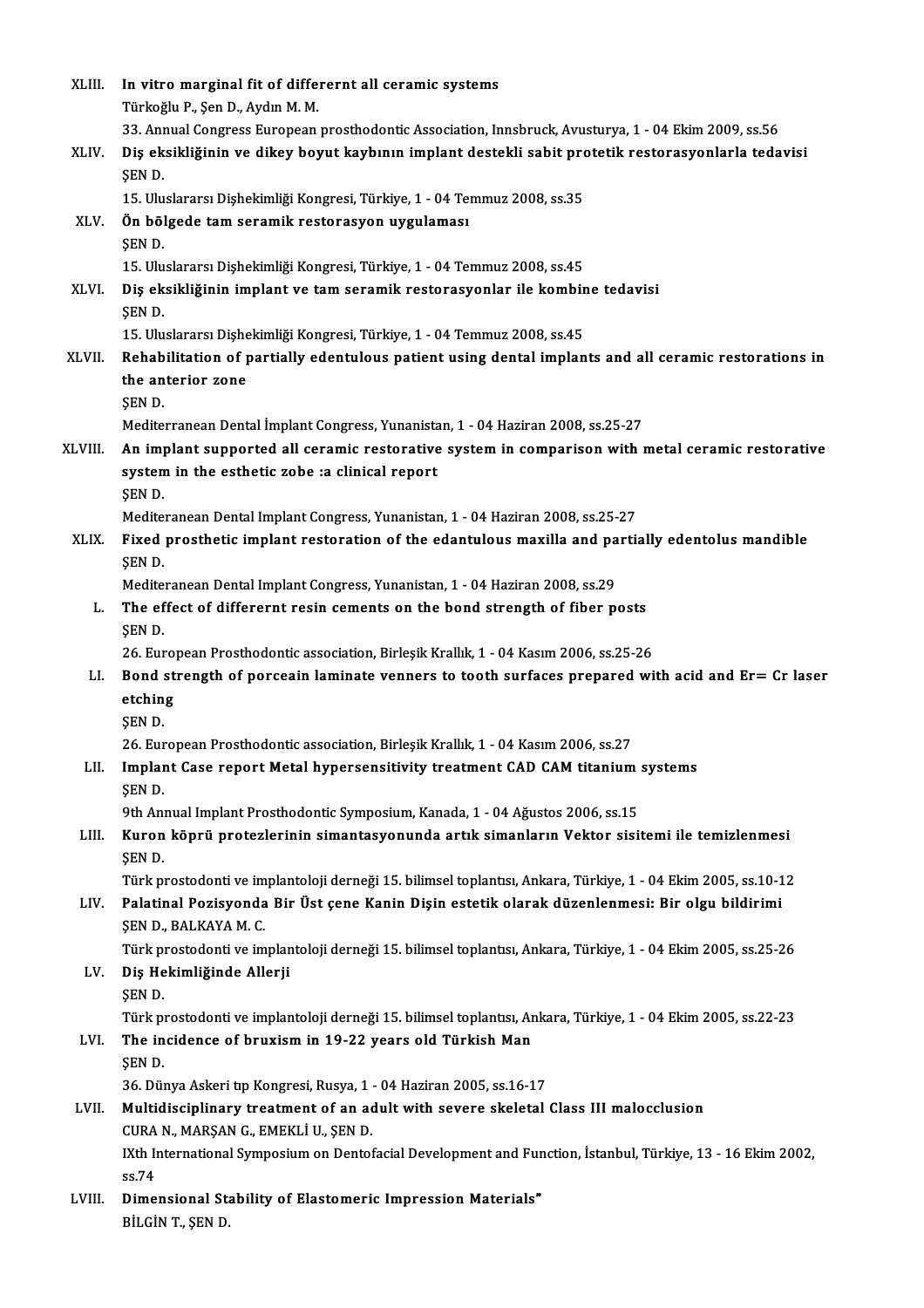75th General Session and Exhibition of the International Association for Dental Research,, Amerika Birleşik<br>Revistioni 1, 04 Mert 1997 75th General Session and Ex<br>Devletleri, 1 - 04 Mart 1997

# Bilimsel KuruluşlardakiÜyelikler / Görevler

İstanbul Dişhekimleri Odası Eğitim Komisyonu, Üye, 2012 - Devam Ediyor

#### Bilimsel Hakemlikler

Quintessence International, SCI Kapsamındaki Dergi, Nisan 2018 Diffrator Indiventified<br>Quintessence International, SCI Kapsamındaki Dergi, Nisan 2018<br>Quintessence International , SCI Kapsamındaki Dergi, Mayıs 2017<br>Quintessence International SCI Kapsamındaki Dergi, Mayıt 2017 Quintessence International, SCI Kapsamındaki Dergi, Nisan 2018<br>Quintessence International , SCI Kapsamındaki Dergi, Mayıs 2017<br>Quintessence International, SCI Kapsamındaki Dergi, Mart 2017<br>Journal of Adhasian Ssiance and T Quintessence International , SCI Kapsamındaki Dergi, Mayıs 2017<br>Quintessence International, SCI Kapsamındaki Dergi, Mart 2017<br>Journal of Adhesion Science and Technology, SCI Kapsamındaki Dergi, Aralık 2016<br>Materiala Scienc Quintessence International, SCI Kapsamındaki Dergi, Mart 2017<br>Journal of Adhesion Science and Technology, SCI Kapsamındaki Dergi, Ar<br>Materials Science & Engineering C, SCI Kapsamındaki Dergi, Aralık 2016<br>Journal of Dontal Journal of Adhesion Science and Technology, SCI Kapsamındaki Dergi, Aralık 2<br>Materials Science & Engineering C, SCI Kapsamındaki Dergi, Aralık 2<br>Journal of Dental Materials , SCI Kapsamındaki Dergi, Haziran 2015<br>Quintessen Materials Science & Engineering C, SCI Kapsamındaki Dergi, Aralık 2016<br>Journal of Dental Materials , SCI Kapsamındaki Dergi, Haziran 2015<br>Quintessence International, SCI Kapsamındaki Dergi, Şubat 2015 Journal of Dental Materials , SCI Kapsamındaki Dergi, Haziran 2015<br>Quintessence International, SCI Kapsamındaki Dergi, Şubat 2015<br>Biomed Research International, SSCI Kapsamındaki Dergi, Aralık 2014<br>Biomed research Internat Quintessence International, SCI Kapsamındaki Dergi, Şubat 2015<br>Biomed Research International, SSCI Kapsamındaki Dergi, Aralık 2014<br>Biomed research International, SSCI Kapsamındaki Dergi, Kasım 2014<br>Quintessense Internation Biomed Research International, SSCI Kapsamındaki Dergi, Aralık 20<br>Biomed research International, SSCI Kapsamındaki Dergi, Kasım 20<br>Quintessence International, SCI Kapsamındaki Dergi, Haziran 2014 Quintessence International, SCI Kapsamındaki Dergi, Haziran 2014<br>Bilimsel Danışmanlıklar

Bilimsel Danışmanlıklar<br>İstanbul Üniversitesi, Bilimsel Projeler İçin Yapılan Danışmanlık, İstanbul Üniversitesi, Diş Hekimliği Fakültesi, Klinik<br>Bilimlar Pölümü, Türkiye, 2015, Devam Ediyer Bilimleri Büliymulilimler<br>İstanbul Üniversitesi, Bilimsel Projeler İçin Yapıl<br>Bilimler Bölümü, Türkiye, 2015 - Devam Ediyor<br>İstanbul Üniversitesi, Bilimsel Projeler İsin Yapıl İstanbul Üniversitesi, Bilimsel Projeler İçin Yapılan Danışmanlık, İstanbul Üniversitesi, Diş Hekimliği Fakültesi, Klinik<br>Bilimler Bölümü, Türkiye, 2015 - Devam Ediyor<br>İstanbul Üniversitesi, Bilimsel Projeler İçin Yapılan Bilimler Bölümü, Türkiye, 2015 - Devam Ediyor<br>İstanbul Üniversitesi, Bilimsel Projeler İçin Yapılan Danışmanlık, İstanbul Üniversitesi, Diş Hekimliği Fakültesi, Klinik<br>Bilimler Bölümü, Türkiye, 2013 - 2016 İstanbul Üniversitesi, Bilimsel Projeler İçin Yapılan Danışmanlık, İstanbul Üniversitesi, Diş Hekimliği Fakültesi, Klinik<br>Bilimler Bölümü, Türkiye, 2013 - 2016<br>İstanbul Üniversitesi, Bilimsel Projeler İçin Yapılan Danışman Bilimler Bölümü, Türkiye, 2013 - 2016<br>İstanbul Üniversitesi, Bilimsel Projeler İ<br>Bilimler Bölümü, Türkiye, 2012 - 2013<br>İstanbul Üniversitesi, Bilimsel Projelar İ İstanbul Üniversitesi, Bilimsel Projeler İçin Yapılan Danışmanlık, İstanbul Üniversitesi, Diş Hekimliği Fakültesi, Klinik<br>Bilimler Bölümü, Türkiye, 2012 - 2013<br>İstanbul Üniversitesi, Bilimsel Projeler İçin Yapılan Danışman Bilimler Bölümü, Türkiye, 2012 - 2013<br>İstanbul Üniversitesi, Bilimsel Projeler İ<br>Bilimler Bölümü, Türkiye, 2008 - 2012<br>İstanbul Üniversitesi, Bilimsel Projelar İ İstanbul Üniversitesi, Bilimsel Projeler İçin Yapılan Danışmanlık, İstanbul Üniversitesi, Diş Hekimliği Fakültesi, Klinik<br>Bilimler Bölümü, Türkiye, 2008 - 2012<br>İstanbul Üniversitesi, Bilimsel Projeler İçin Yapılan Danışman Bilimler Bölümü, Türkiye, 2008 - 2012<br>İstanbul Üniversitesi, Bilimsel Projeler İçin Yapılan Danışmanlık, İstanbul Üniversitesi, Diş Hekimliği Fakültesi, Klinik<br>Bilimler Bölümü, Türkiye, 2001 - 2006

#### Bilimsel Araştırma / Çalışma Grubu Üyelikleri

İstanbul Dişhekimleri Odası Eğitim Komisyonu, İSTANBUL ÜNİVERSİTESİ, Turkey, ido, 2012 - Devam Ediyor

# istanbul Dişnekimleri odası eğitim Komisyonu, istanbul<br>Kongre ve Sempozyum Katılımı Faaliyetleri

Kongre ve Sempozyum Katılımı Faaliyetleri<br>Academy of prosthodontics, Katılımcı, Banff, Kanada, 2019<br>10th meeting Mediterranee AJOB meeta ISB Katılımcı, Bimir Academy of prosthodontics, Katılımcı, Banff, Kanada, 2019<br>10th meeting Mediterraneo AIOP meets ICP, Katılımcı, Rimini, İtalya, 2018 Türk Oral İmplantoloji Derneği 28. Uluslararası Bilimsel Kongresi, Katılımcı, İstanbul, Türkiye, 2017 10th meeting Mediterraneo AIOP meets ICP, Katılımcı, Rimini, İtalya, 2018<br>Türk Oral İmplantoloji Derneği 28. Uluslararası Bilimsel Kongresi, Katılımcı, İstanbul, Türkiye, 2017<br>Türk Oral İmplantoloji Derneği 27. Uluslararas Türk Oral İmplantoloji Derneği 28. Uluslararası Bilin<br>Türk Oral İmplantoloji Derneği 27. Uluslararası Bilin<br>Academy of Dental Materials, Katılımcı, Maui, 2015<br>International Cellege of presthedentise Katılımcı, S Türk Oral İmplantoloji Derneği 27. Uluslararası Bilimsel Kongresi, Katılımcı,<br>Academy of Dental Materials, Katılımcı, Maui, 2015<br>International College of prosthodontics, Katılımcı, Seoul, Güney Kore, 2015<br>Türk Dishekimleri Academy of Dental Materials, Katılımcı, Maui, 2015<br>International College of prosthodontics, Katılımcı, Seoul, Güney Kore, 2015<br>Türk Dişhekimleri Birliği 21.Uluslararası Kongresi, Katılımcı, İstanbul, Türkiye, 2015 Academy of Prosthodontics, Katılımcı, Austin, Texas, Amerika Birleşik Devletleri, 2015